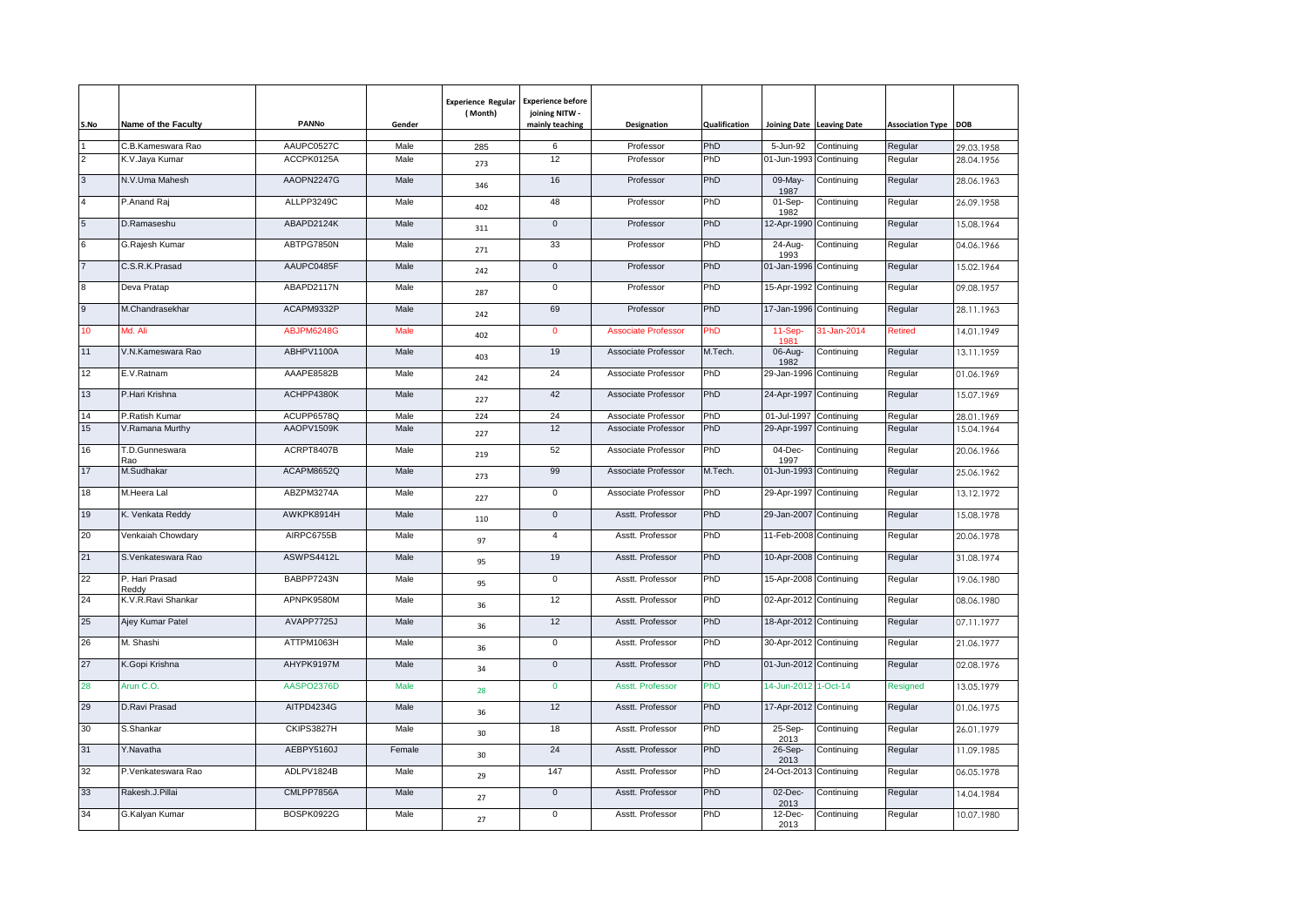| 35 | M.V.N.Siva Kumar          | ATZPS3786M        | Male   | 27  | 22             | Asstt. Professor    | PhD     | $13$ -Dec-<br>2013     | Continuing | Regular        | 30.08.1977 |
|----|---------------------------|-------------------|--------|-----|----------------|---------------------|---------|------------------------|------------|----------------|------------|
| 36 | Arpan Mehar               | BLQPA6092N        | Male   | 27  | 0              | Asstt. Professor    | PhD     | 30-Dec-<br>2013        | Continuing | Regular        | 13.11.1982 |
| 37 | T.Phanirama<br>Tezeswi    | AVDPT6791R        | Male   | 26  | 48             | Asstt. Professor    | PhD     | 31-Jan-2014            | Continuing | Regular        | 15.07.1978 |
| 38 | M.Sydulu                  | ABZPM3276C        | Male   | 423 | 0              | Professor           | PhD     | 03-Dec-<br>1980        | Continuing | Regular        | 06.10.1956 |
| 39 | D.M.Vinod Kumar           | AFKPD4679P        | Male   | 411 | $\mathbf{0}$   | Professor           | PhD     | $03$ -Dec-<br>1981     | Continuing | Regular        | 07.01.1958 |
| 40 | D.V.S.S.Siva Sarma        | ABAPD2078G        | Male   | 284 | 0              | Professor           | PhD     | 20-Jul-1992            | Continuing | Regular        | 11.01.1964 |
| 41 | N.Subrahmanyam            | AARPN7428G        | Male   | 422 | $\mathbf{0}$   | Professor           | PhD     | 02-Jan-1981            | Continuing | Regular        | 30.12.1957 |
| 42 | Bhagwan K.Murthy          | AJAPM4984A        | Male   | 202 | 110            | Professor           | PhD     | 24-May-<br>1999        | Continuing | Regular        | 01.03.1962 |
| 43 | N.Viswanathan             | AANPN5184H        | Male   | 273 | 12             | Professor           | PhD     | 01-Jun-1993            | Continuing | Regular        | 26.03.1968 |
| 44 | V.T.Somasekhar            | ADCPV0417H        | Male   | 273 | 36             | Professor           | PhD     | 14-Jun-1993            | Continuing | Regular        | 25.05.1965 |
| 45 | N.V.Srikanth              | AARPN7421R        | Male   | 284 | $\mathbf 0$    | Associate Professor | PhD     | 06-Jul-1992            | Continuing | Regular        | 14.03.1967 |
| 46 | S.Srinivasa Rao           | AOIPS0838L        | Male   | 241 | 24             | Associate Professor | PhD     | 23-Feb-1996            | Continuing | Regular        | 01.08.1967 |
| 47 | M.Sailaja Kumari          | ABMPM7426M        | Female | 225 | 18             | Associate Professor | PhD     | 06-Jun-1997            | Continuing | Regular        | 30.08.1972 |
| 48 | Ch.Venkaiah               | AAUPC0529N        | Male   | 275 | 48             | Associate Professor | PhD     | 20-Apr-1993            | Continuing | Regular        | 28.09.1965 |
| 49 | Bhookya Nagu              | ANTPB4857C        | Male   | 127 | $\overline{0}$ | Asstt. Professor    | PhD     | 07-Aug-<br>2006        | Continuing | Regular        | 06.08.1979 |
| 50 | S. Porpandiselvi          | AOUPP5906N        | Female | 112 | 24             | Asstt. Professor    | PhD     | 20-Nov-<br>2006        | Continuing | Regular        | 10.05.1975 |
| 51 | A. V. Giridhar            | AZZPA7995C        | Male   | 48  | 12             | Asstt. Professor    | PhD     | 10-Apr-2012            | Continuing | Regular        | 09.06.1982 |
| 52 | Suresh Babu Perli         | ANQPP6897H        | Male   | 48  | 48             | Asstt. Professor    | PhD     | 18-Apr-2012            | Continuing | Regular        | 06.01.1978 |
| 53 | Udaya Bhasker<br>Manthati | BFQPB4335B        | Male   | 47  | 20             | Asstt. Professor    | PhD     | 10-May-<br>2012        | Continuing | Regular        | 01.09.1980 |
| 54 | Sachin Jain               | AJGPJ9174R        | Male   | 47  | 40             | Asstt. Professor    | PhD     | 14-May-<br>2012        | Continuing | Regular        | 09.03.1976 |
| 55 | A. Kirubakaran            | BWRPK6739C        | Male   | 46  | $\mathbf 0$    | Asstt. Professor    | PhD     | 21-Jun-2012            | Continuing | Regular        | 28.07.1981 |
| 56 | P. Srinivasan             | ARXPP4011E        | Male   | 48  | 0              | Asstt. Professor    | M.Tech. | 28-Mar-2012            | Continuing | Regular        | 21.10.1983 |
| 57 | Y. Chandrasekhar          | ADTPY3062C        | Male   | 48  | $\mathbf 0$    | Asstt. Professor    | PhD     | 29-Mar-2012            | Continuing | Regular        | 02.05.1985 |
| 58 | Ch. Ramulu                | AJJPC3238J        | Male   | 48  | 36             | Asstt. Professor    | M.Tech. | 11-Apr-2012            | Continuing | Regular        | 23.02.1976 |
| 59 | B.L. Narasimha Raju       | AEPPN5692G        | Male   | 46  | 36             | Asstt. Professor    | PhD     | 01-Jun-2012 Continuing |            | Regular        | 20.05.1975 |
| 60 | G.Siva Kumar              | AKLPG9590N        | Male   | 30  | 20             | Asstt. Professor    | PhD     | 26-Sep-<br>2013        | Continuing | Regular        | 06.07.1979 |
| 61 | T.Vinay Kumar             | <b>AFHPT5074K</b> | Male   | 30  | 30             | Asstt. Professor    | PhD     | 30-Sep-<br>2013        | Continuing | Regular        | 06.07.1984 |
| 62 | D.Sreenivasarao           | APEPD7752B        | Male   | 29  | $\overline{0}$ | Asstt. Professor    | PhD     | 25-Oct-2013            | Continuing | Regular        | 18.08.1984 |
| 63 | P.Chandrasekhar           | CAXPP7057F        | Male   | 27  | $\mathbf{0}$   | Asstt. Professor    | PhD     | 06-Jan-2014            | Continuing | Regular        | 10.06.1985 |
| 64 | <b>B.Kotiveerachari</b>   | ADXPB2593F        | Male   | 489 | $\mathbf{0}$   | Professor           | PhD     | 22-Jun-1974            | 31-May-13  | <b>Retired</b> | 01.06.1948 |
| 65 | R.V.Chalam                | ADWPR1675H        | Male   | 421 | $\mathbf{0}$   | Professor           | PhD     | 16-Feb-1981            | Continuing | Regular        | 28.04.1953 |
| 66 | K.Madhu Murthy            | ACCPK0110D        | Male   | 345 | 48             | Professor           | PhD     | 10-Jun-1987            | Continuing | Regular        | 16.05.1960 |
| 67 | A.V.Narsimha Rao          | AEOPA2291K        | Male   | 489 | $\mathbf{0}$   | Professor           | PhD     | 23-Jul-1974            | 31-Oct-14  | Retired        | 5.10.1949  |
| 68 | L.Krishnanand             | AAOPL8364N        | Male   | 344 | $\mathbf 0$    | Professor           | PhD     | 17-Jul-1987            | Continuing | Regular        | 06.03.1962 |
| 69 | Ch.S.Prakasha Rao         | ABFPC6840G        | Male   | 312 | 20(industry)   | Professor           | PhD     | 19-Mar-1990            | Continuing | Regular        | 15.02.1962 |
| 70 | S.Srinivasa Rao           | ADVPS0820L        | Male   | 285 | 24             | Professor           | PhD     | 05-Jun-1992 Continuing |            | Regular        | 05.08.1963 |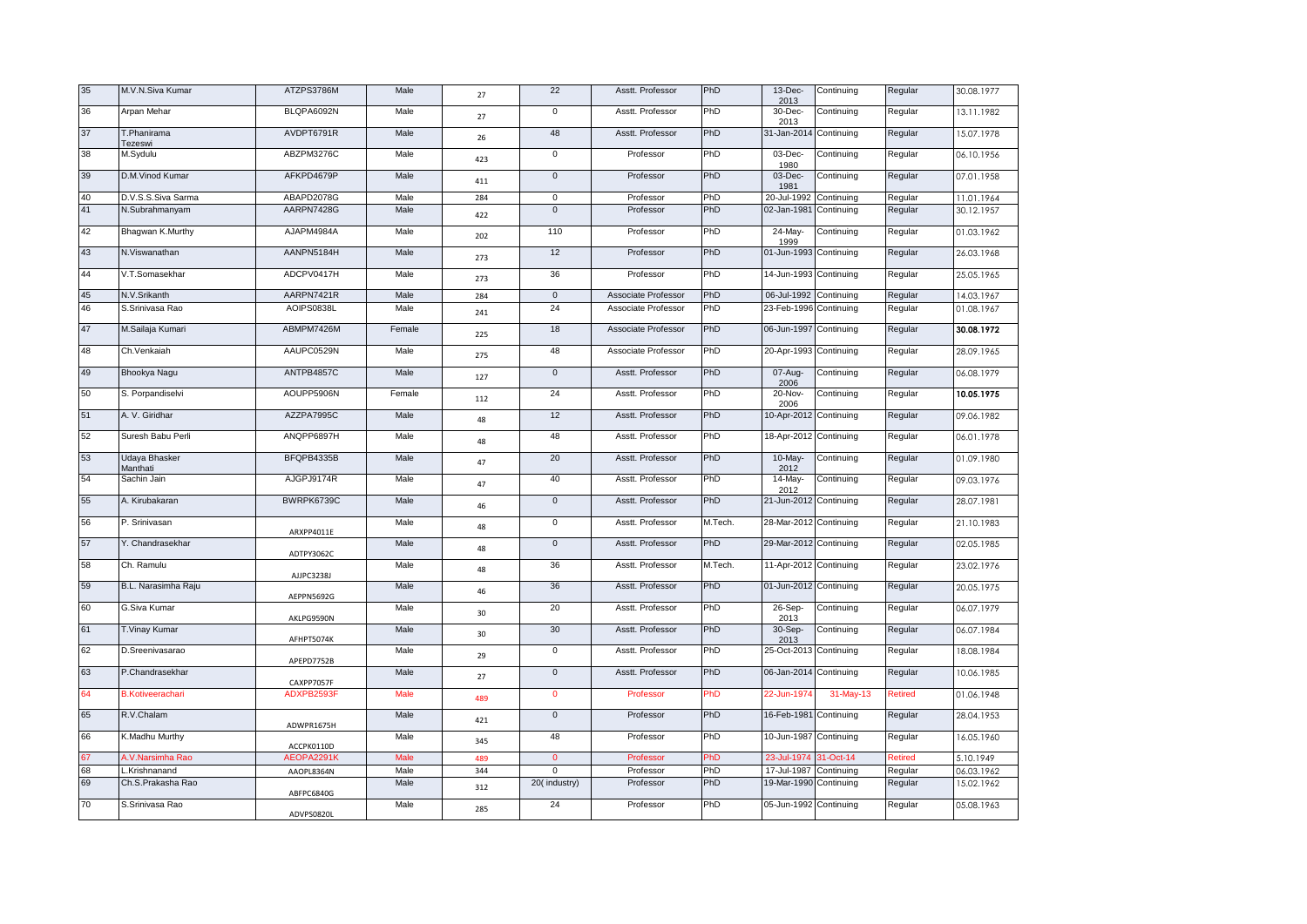| 71  | P.Bangaru Babu                   | ACHPP4589N | Male | 285 | $\mathbf 0$     | Professor           | PhD     | 05-Jun-1992 Continuing |            | Regular                               | 03.08.1963 |
|-----|----------------------------------|------------|------|-----|-----------------|---------------------|---------|------------------------|------------|---------------------------------------|------------|
| 72  | C.Gururaja Rao                   | AAUPC0499H | Male | 285 | 0               | Professor           | PhD     | 01-Jun-1992            | Continuing | Regular                               | 01.07.1967 |
| 73  | A.Venugopal                      | AAXPA2240F | Male | 285 | $\overline{0}$  | Professor           | PhD     | 01-Jun-1992            | Continuing | Regular                               | 15.05.1965 |
| 74  | A. Neelakanteswara<br>Rao        | ABCPA5173F | Male | 279 | $\mathbf 0$     | Professor           | PhD     | 14-Dec-<br>1992        | Continuing | Regular                               | 18.06.1965 |
| 75  | G.Amba Prasada<br>Rao            | ABIPG4597R | Male | 242 | 24              | Professor           | PhD     | 01-Jan-1996            | Continuing | Regular                               | 17.06.1966 |
| 76  | N.Selvaraj                       | AANPN5190P | Male | 287 | 0               | Professor           | PhD     | 13-Apr-1992            | Continuing | Regular                               | 17.04.1963 |
| 77  | K.V.Sai Srinadh                  | ACCPK0077B | Male | 287 | 12              | Professor           | PhD     | 13-Apr-1992            | Continuing | Regular                               | 30.04.1964 |
| 78  | P. Ravi Kumar                    | ACUPP3904C | Male | 287 | $\overline{0}$  | Professor           | PhD     | 25-Mar-1992            | Continuing | Regular                               | 25.08.1967 |
| 79  | R.Narasimha Rao                  | AEUPR7823J | Male | 97  | 30 <sup>°</sup> | Associate Professor | PhD     | 01-Feb-2008 Continuing |            | Regular                               | 18.02.1967 |
| 80  | G.Venkateswara<br>Rao            | ACAPG3515C | Male | 380 | 36              | Associate Professor | M.Tech. | 31-Jul-1984            | Continuing | Regular                               | 01.07.1955 |
| 81  | G.R.K.Gupta                      | ADRPG7753L | Male | 341 | 24              | Associate Professor | M.Tech. | 09-Oct-1987            | Continuing | Regular                               | 19.05.1959 |
| 82  | I.Ashok Kumar<br>Reddy           | AACPI8651D | Male | 402 | $\mathbf 0$     | Associate Professor | M.Tech. | 01-Sep-<br>1982        | Continuing | Regular                               | 14.06.1959 |
| 83  | V.Suresh Babu                    | ABZPV2902J | Male | 204 | $\mathbf 0$     | Associate Professor | PhD     | 12-Mar-1999            | Continuing | Regular                               | 01.07.1971 |
| 84  | Adepu Kumar                      | ADFPA8138B | Male | 97  | 0               | Associate Professor | PhD     | 01-Feb-2008            | Continuing | Regular                               | 10.08.1969 |
| 85  | <b>Siva Prasad Reddy</b>         | ACEPB3070F | Male | 29  | $\mathbf 0$     | Associate Professor | PhD     | 12-Apr-2012            | Continuing | Deceased in Oct-<br>2013              | 02.06.1968 |
| 86  | A. Veeresh Babu                  | AEDPA3581R | Male | 112 | 36              | Asstt. Professor    | PhD     | 16-Nov-<br>2006        | Continuing | Regular                               | 08.04.1973 |
| 87  | Y. Ravi Kumar                    | AAXPY8705B | Male | 112 | 24              | Asstt. Professor    | PhD     | 16-Nov-<br>2006        | Continuing | Regular                               | 06.07.1974 |
| 88  | N.Venkaiah                       | AFYPN9535N | Male | 110 | $\mathbf 0$     | Asstt. Professor    | PhD     | 10-Jan-2007            | 15.07.16   | On Depution<br>With IIT<br>Thirupathi | 01.07.1973 |
| 89  | Velagapudi Vasu                  | ADUPV2270N | Male | 97  | $\mathbf 0$     | Asstt. Professor    | PhD     | 11-Feb-2008            | Continuing | Regular                               | 06.12.1976 |
| 90  | T. Sadasiva Rao                  | AANPT6377N | Male | 98  | 48              | Asstt. Professor    | PhD     | 16-Jan-2008            | Continuing | Regular                               | 10.08.1960 |
| 91  | P.Subhash Chandra<br><b>Bose</b> | AQMPP8122E | Male | 98  | 18              | Asstt. Professor    | PhD     | 28-Jan-2008            | Continuing | Regular                               | 18.11.1978 |
| 92  | M. Joseph Davidson               | AKMPJ2432R | Male | 98  | $\mathbf 0$     | Asstt. Professor    | PhD     | 16-Jan-2008            | Continuing | Regular                               | 25.10.1975 |
| 93  | Nagasrinivasulu, G               | AODPG3759D | Male | 97  | 30              | Asstt. Professor    | PhD     | 11-Feb-2008            | Continuing | Regular                               | 01.06.1972 |
| 94  | K. Kiran Kumar                   | BUKPK3185M | Male | 48  | 24              | Asstt. Professor    | PhD     | 09-Apr-2012            | Continuing | Regular                               | 01.05.1980 |
| 95  | V.Rajesh Khana<br>Raju           | AIUPV5349M | Male | 48  | 20              | Asstt. Professor    | PhD     | 16-Apr-2012            | Continuing | Regular                               | 09.05.1975 |
| 96  | K. Srikanth                      | ARNPK8722D | Male | 47  | 24              | Asstt. Professor    | PhD     | 03-May-<br>2012        | Continuing | Regular                               | 15.06.1979 |
| 97  | V. Hari Kumar                    | AJRPV0166G | Male | 43  | 24              | Asstt. Professor    | PhD     | 01-Aug-<br>2012        | Continuing | Regular                               | 04.05.1979 |
| 98  | <b>B.Satish Ben</b>              | ASJPB1659H | Male | 30  | 18              | Asstt. Professor    | PhD     | 14-Oct-2013            | Continuing | Regular                               | 25.04.1981 |
| 99  | V.P.Chandra Mohan                | BUAPM7706E | Male | 30  | 12              | Asstt. Professor    | PhD     | 28-Oct-2013            | Continuing | Regular                               | 09.03.1980 |
| 100 | Syed Ismail                      | CQKPS7607D | Male | 28  | 12              | Asstt. Professor    | PhD     | 06-Dec-<br>2013        | Continuing | Regular                               | 07.07.1984 |
| 101 | Kanmani Subbu.S                  | DJKPS8101Q | Male | 29  | 24              | Asstt. Professor    | PhD     | 18-Nov-<br>2013        | Continuing | Regular                               | 25.04.1982 |
| 102 | D.Jayakrishna                    | AOZPD0306B | Male | 28  | 30              | Asstt. Professor    | PhD     | 19-Dec-<br>2013        | Continuing | Regular                               | 01.05.1979 |
| 103 | G.Raghavendra                    | ATMPG9869J | Male | 28  | $\mathbf 0$     | Asstt. Professor    | PhD     | 24-Dec-<br>2013        | Continuing | Regular                               | 06.03.1986 |
| 104 | P.Vamsi Krishna                  | AKPPP8452J | Male | 26  | 24              | Asstt. Professor    | PhD     | 03-Feb-2014 Continuing |            | Regular                               | 16.02.1978 |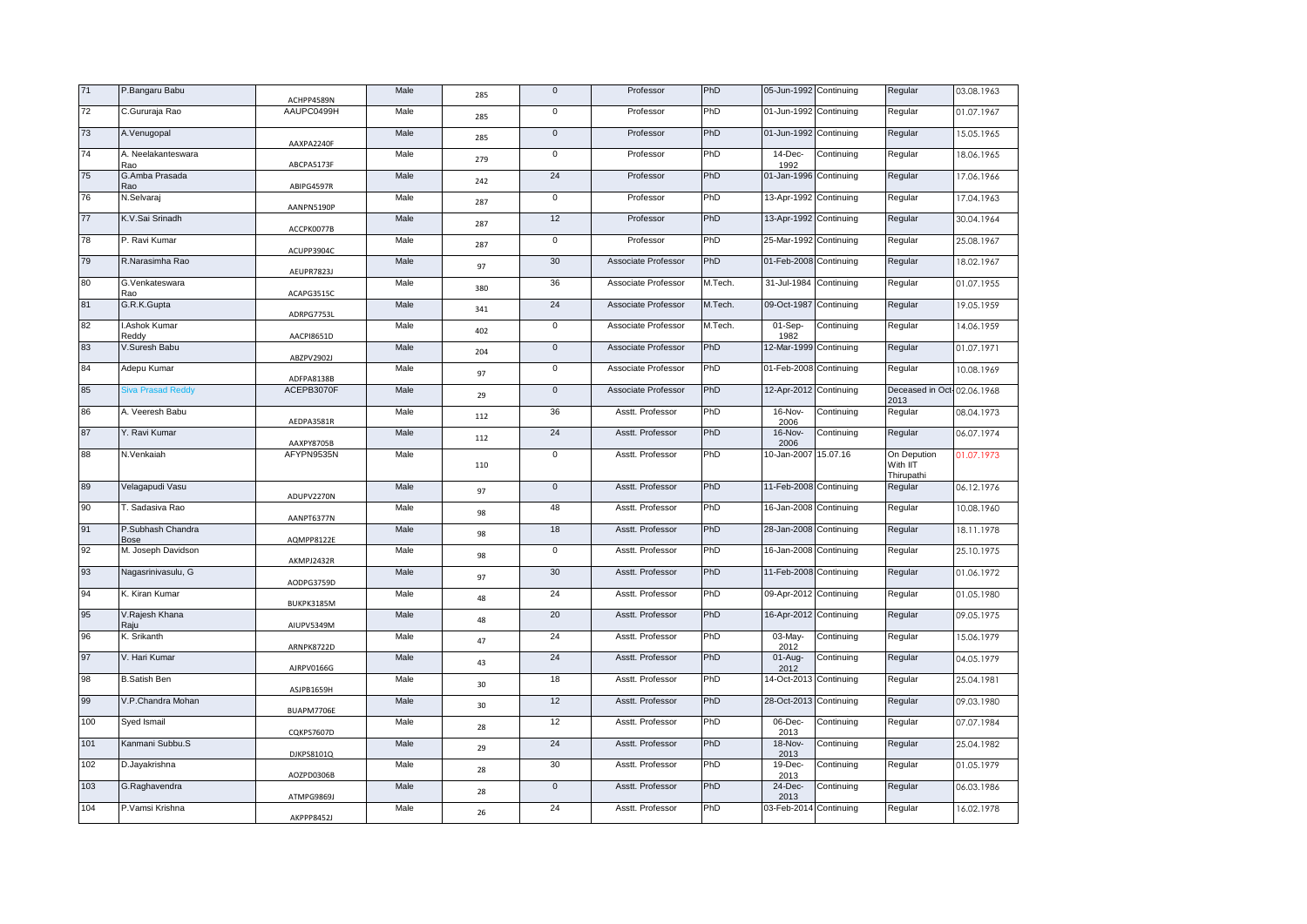| 105 | Karthik                  |            | Male   |     | $\mathbf 0$  | Asstt. Professor    | PhD     | 30-Jan-2014 Continuing |             | Regular                                                                                 | 03.01.1985 |
|-----|--------------------------|------------|--------|-----|--------------|---------------------|---------|------------------------|-------------|-----------------------------------------------------------------------------------------|------------|
|     | Balasubramanian          | BXYPB7812B |        | 26  |              |                     |         |                        |             |                                                                                         |            |
| 106 | N.S.Murthy               | AANPN5129J | Male   | 274 | $\mathbf{0}$ | Professor           | PhD     | <b>27-May-</b><br>1992 | 31-Jul-2013 | Retired                                                                                 | 16.07.1948 |
| 107 | K.S.R.Krishna<br>Prasad  | ACBPK9906E | Male   | 414 | $\mathbf 0$  | Professor           | PhD     | 11-Sep-<br>1981        | Continuing  | Regular                                                                                 | 08.07.1952 |
| 108 | N.V.S.Narasimha<br>Sarma | AASPN3262F | Male   | 307 | 18           | Professor           | PhD     | 16-Aug-<br>1990        | Continuing  | Regular                                                                                 | 28.02.1962 |
| 109 | M.V.Raghunadh            | ABZPM3299B | Male   | 365 | $\mathbf 0$  | Associate Professor | M.Tech. | 18-Oct-1985            | Continuing  | Regular                                                                                 | 02.12.1960 |
| 110 | C.B.Rama Rao             | AAUPC0477F | Male   | 403 | 6            | Associate Professor | PhD     | 28-Aug-<br>1982        | Continuing  | Regular                                                                                 | 03.08.1957 |
| 111 | K.Ravi Kishore           | AHSPK3952G | Male   | 397 | $\mathbf{0}$ | Associate Professor | M.Tech. | 25-Feb-1983            | Continuing  | Regular                                                                                 | 10.08.1960 |
| 112 | T.Kishore Kumar          | ACFPT1504M | Male   | 201 | 0            | Associate Professor | PhD     | 01-Jun-1999            | Continuing  | Regular                                                                                 | 15.06.1971 |
| 113 | <b>B.Lakshmi</b>         | AHMPB2523N | Female | 331 | 20           | Associate Professor | PhD     | 10-Aug-<br>1988        | Continuing  | Regular                                                                                 | 15.05.1964 |
| 114 | T.V.K.Hanumantha<br>Rao  | AANPT6330K | Male   | 287 | 48           | Associate Professor | PhD     | 15-Apr-1992            | Continuing  | Regular                                                                                 | 15.08.1959 |
| 115 | N.Bheema Rao             | AANPN5169Q | Male   | 273 | $\mathbf 0$  | Associate Professor | PhD     | 09-Jun-1993            | Continuing  | Regular                                                                                 | 10.09.1962 |
| 116 | P.Harikrishna<br>Prasad  | ABPPP4061Q | Male   | 273 | 0            | Associate Professor | M.Tech. | 04-Jun-1993            | Continuing  | Regular                                                                                 | 20.07.1964 |
| 117 | S.K.L.V.Sai Prakash      | AFBPS6844J | Male   | 288 | 48           | Associate Professor | M.Tech. | 24-Mar-1992            | Continuing  | Regular                                                                                 | 03.09.1963 |
| 118 | L.Anjaneyulu             | ABGPL7682L | Male   | 227 | 24           | Associate Professor | PhD     | 28-Apr-1997            | Continuing  | Regular                                                                                 | 22.01.1967 |
| 119 | K.V.Sridhar              | AHKPK0965D | Male   | 226 | 36           | Associate Professor | M.Tech. | 08-May-<br>1997        | Continuing  | Regular                                                                                 | 02.03.1967 |
| 120 | P.Sreehari Rao           | AHBPP0953H | Male   | 202 | 40           | Associate Professor | PhD     | 27-May-<br>1999        | Continuing  | Regular                                                                                 | 28.07.1968 |
| 121 | A.Prakasa Rao            | ADSPA7632D | Male   | 200 | 18           | Associate Professor | M.Tech. | 29-Jul-1999            | Continuing  | Regular                                                                                 | 01.08.1972 |
| 122 | P.Muralidhar             | ABLPP0690H | Male   | 227 | 0            | Associate Professor | M.Tech. | 30-Apr-1997            | Continuing  | Regular                                                                                 | 14.03.1968 |
| 123 | P.Prithvi                | AFOPP6229H | Female | 227 | $\mathbf 0$  | Asstt. Professor    | M.Tech. | 17-Apr-1997            | Continuing  | Regular                                                                                 | 22.05.1972 |
| 124 | V.Rama                   | ADDPV3909R | Female | 204 | 36           | Asstt. Professor    | M.Tech. | 01-Mar-1999            | Continuing  | Regular                                                                                 | 09.04.1970 |
| 125 | D. Vakula                | AGAPV1540J | Female | 112 | 36           | Asstt. Professor    | PhD     | 30-Nov-<br>2006        | Continuing  | Regular                                                                                 | 11.06.1971 |
| 126 | Ravi Kumar Jatoth        | AHJPJ8921D | Male   | 112 | 22           | Asstt. Professor    | PhD     | 16-Nov-<br>2006        | Continuing  | Regular                                                                                 | 13.10.1980 |
| 127 | K. Sarangam              | AWVPK4496K | Male   | 111 | 60           | Asstt. Professor    | M.Tech. | 04-Dec-<br>2006        | Continuing  | Regular                                                                                 | 11.05.1974 |
| 128 | S. Anuradha              | AULPS2302L | Female | 97  | 60           | Asstt. Professor    | PhD     | 15-Feb-2008            | Continuing  | Regular                                                                                 | 10.03.1975 |
| 129 | V. Venkata Mani          | AXRPM1945N | Female | 95  | $\mathbf 0$  | Asstt. Professor    | PhD     | 15-Apr-2008            | Continuing  | Regular                                                                                 | 04.08.1969 |
| 130 | T.Ramesh                 | AAWPT6925D | Male   | 384 | 36           | Professor           | PhD     | 16-Mar-1984            | Continuing  | Regular                                                                                 | 12.06.1953 |
| 131 | <b>DVLN Somayajulu</b>   | ABKPD5704H | Male   | 330 | 0            | Professor           | PhD     | 02-Sep-<br>1988        |             | On Depution<br>With E&ICT<br>Academy, NIT<br>Warangal with<br>effect from<br>30.03.2016 | 19.11.1962 |
| 132 | <b>B.B.</b> Amberker     | ACTPA9742J | Male   | 109 | 300          | Professor           | PhD     | 01-Feb-2007            | Continuing  | Regular                                                                                 | 20.08.1958 |
| 133 | S.G.Sanjeevi             | AMJPS0891A | Male   | 273 | 24           | Professor           | PhD     | 07-Jun-1993            | Continuing  | Regular                                                                                 | 16.10.1958 |
| 134 | K.Ramesh                 | ACCPK0083H | Male   | 286 | 30           | Associate Professor | PhD     | 25-May-<br>1992        | Continuing  | Regular                                                                                 | 15.08.1966 |
| 135 | Ch.Sudhakar              | ABUPC1681Q | Male   | 203 | 36           | Associate Professor | PhD     | 01-Apr-1999            | Continuing  | Regular                                                                                 | 12.08.1973 |
| 136 | R.B.V. Subrahmanyam      | ADIPR3188B | Male   | 97  | 216          | Associate Professor | PhD     | 11-Feb-2008            | Continuing  | Regular                                                                                 | 10.01.1966 |
| 137 | S.Ravi Chandra           | AOHPS7813N | Male   | 205 | 9            | Asstt. Professor    | PhD     | 25-Feb-1999 Continuing |             | Regular                                                                                 | 12.08.1973 |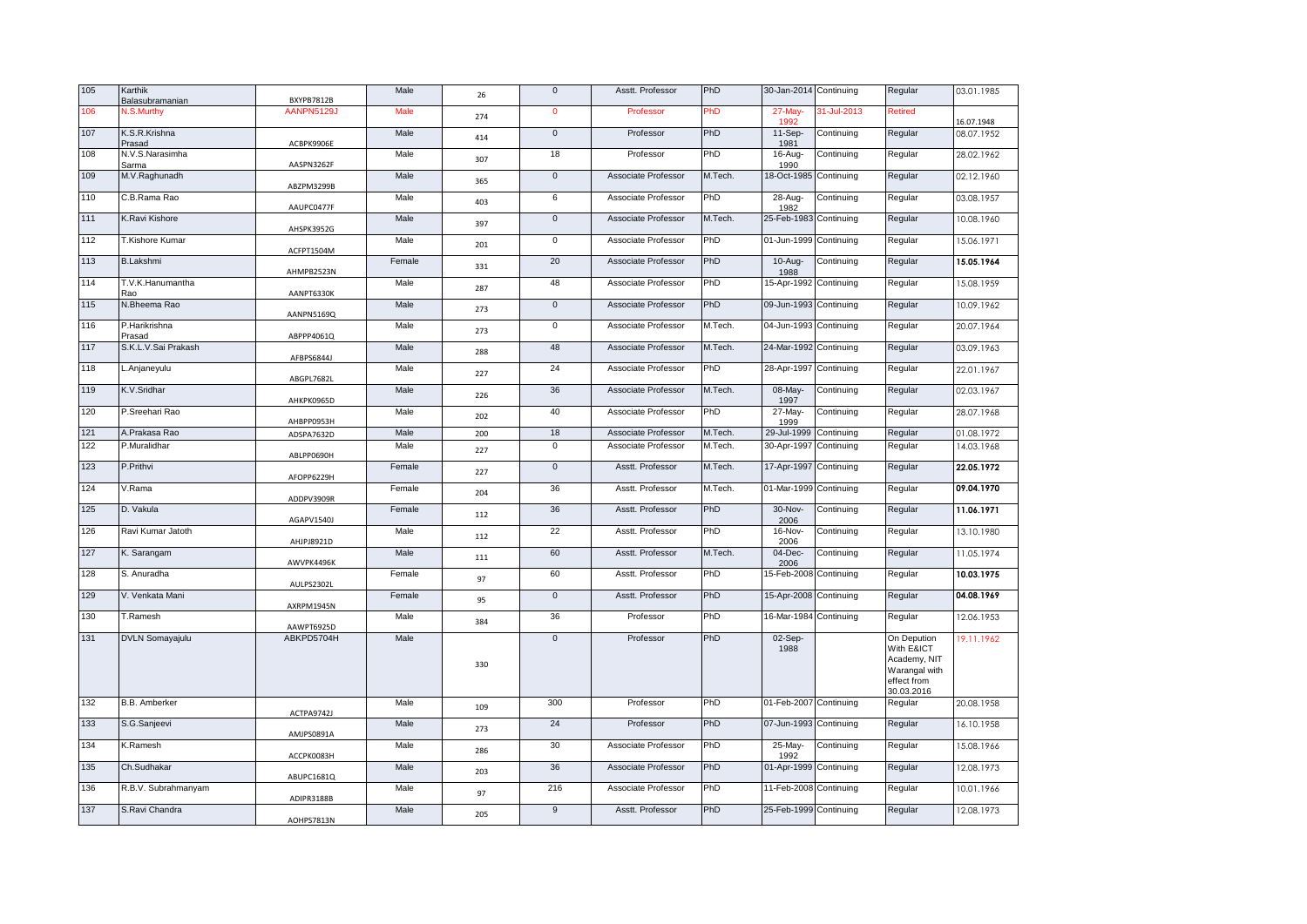| 138 | T. Ramakrishnudu          | AIOPR3062R | Male   | 115 | 48                  | Asstt. Professor        | PhD     | 21-Aug-<br>2006        | Continuing  | Regular        | 01.06.1980 |
|-----|---------------------------|------------|--------|-----|---------------------|-------------------------|---------|------------------------|-------------|----------------|------------|
| 139 | Raju Bhukya               | ANVPB0767F | Male   | 115 | 24                  | Asstt. Professor        | PhD     | 16-Aug-<br>2006        | Continuing  | Regular        | 07.06.1981 |
| 140 | R.Padmavathy              | AFVPR3831E | Female | 97  | 60                  | Asstt. Professor        | PhD     | 11-Feb-2008 Continuing |             | Regular        | 07.09.1972 |
| 141 | K.V. Kadambari            | BWQPK7456P | Female | 48  | 24                  | Asstt. Professor        | PhD     | 29-Mar-2012 Continuing |             | Regular        | 01.02.1981 |
| 142 | U. Suryanarayana<br>Raju  | AGAPR5925P | Male   | 48  | 96                  | Asstt. Professor        | PhD     | 29-Mar-2012            | Continuing  | Regular        | 27.05.1976 |
| 143 | P. Venkata Subba<br>Reddy | BTDPS0516C | Male   | 46  | 40                  | Asstt. Professor        | PhD     | 31-May-<br>2012        | Continuing  | Regular        | 01.06.1983 |
| 144 | Rashmi Ranjan Rout        | AHLPR9110L | Male   | 45  | 40                  | Asstt. Professor        | PhD     | 28-Jun-2012 Continuing |             | Regular        | 19.05.1977 |
| 145 | <b>G.Venkat Reddy</b>     | ABGPG1505R | Male   | 240 | 180                 | Professor               | PhD     | 11-Sep-<br>1980        | 31-Jul-15   | <b>Retired</b> | 01.08.1950 |
| 146 | R.C. Sastry               | ABMPR8393J | Male   | 439 | $\pmb{0}$           | Professor               | PhD     | 24-Aug-<br>1979        | 28-Feb-16   | <b>Retired</b> | 25.02.1951 |
| 147 | Y. Pydisetty              | AACPY6542R | Male   | 239 | $\mathsf{O}\xspace$ | Professor               | PhD     | 30-Apr-1996            | Continuing  | Regular        | 01.04.1955 |
| 148 | A.Sharat Babu             | AAYPA9024C | Male   | 339 | $\overline{0}$      | Associate Professor     | PhD     | $15$ -Dec-<br>1987     | Continuing  | Regular        | 25.02.1963 |
| 149 | A.Venu Vinod              | AAYPA9051D | Male   | 219 | $\mathsf{O}\xspace$ | Associate Professor     | PhD     | 12-Dec-<br>1997        | Continuing  | Regular        | 09.11.1969 |
| 150 | K.Srivani                 | ADFPK4183Q | Female | 242 | $\mathbf 0$         | Associate Professor     | PhD     | 22-Jan-1996 Continuing |             | Regular        | 09.12.1969 |
| 151 | Sonawane Shirish<br>Hari  | AZIPS0616H | Male   | 46  | 100                 | Associate Professor     | PhD     | 31-May-<br>2012        | Continuing  | Regular        | 17.06.1974 |
| 152 | K.Anand Kishore           | AMYPK6901E | Male   | 205 | 0                   | Associate Professor     | PhD     | 26-Feb-1999 Continuing |             | Regular        | 19.09.1973 |
| 153 | S.Srinath                 | AYFPS5818P | Male   | 204 | $\mathsf{O}\xspace$ | Associate Professor     | PhD     | 12-Mar-1999 Continuing |             | Regular        | 31.08.1973 |
| 154 | A.Seshagiri Rao           | BLFPS9892D | Male   | 28  | $\overline{0}$      | Associate Professor     | PhD     | 20-Nov-<br>2013        | Continuing  | Regular        | 01.08.1979 |
| 155 | <b>S.Srinu Naik</b>       | AGLPN9535N | Male   | 98  | $\mathbf{0}$        | <b>Asstt. Professor</b> | M.Tech. | 28-Jan-2008            | 13.01.17    | On Lien        | 26.07.1979 |
| 156 | T. Sunil Kumar            | ADNPT6814H | Male   | 47  | $\mathsf 0$         | Asstt. Professor        | PhD     | 09-Apr-2012            | Continuing  | Regular        | 06.03.1976 |
| 157 | P. Venkata Suresh         | AKNPP5702H | Male   | 41  | $\mathsf 0$         | Asstt. Professor        | PhD     | 05-Oct-2012 Continuing |             | Regular        | 15.08.1980 |
| 158 | S.Murali Mohan            | CENPS8413J | Male   | 29  | $\mathbf 0$         | Asstt. Professor        | PhD     | 17-Oct-2013 Continuing |             | Regular        | 17.06.1984 |
| 159 | G.Uday Bhaskar<br>Babu    | AOJPG5200M | Male   | 30  | $\overline{3}$      | Asstt. Professor        | PhD     | 25-Sep-<br>2013        | Continuing  | Regular        | 09.07.1982 |
| 160 | R. Anandalakshmi          | ATHPA7629R | Female | 17  | $\mathbf 0$         | <b>Asstt. Professor</b> | PhD     | 25-Oct-2013            | $1-Jun-14$  | Resigned       | 30.07.1981 |
| 161 | V.Ramsagar                | AIQPV3929B | Male   | 29  | $\overline{5}$      | Asstt. Professor        | PhD     | 25-Oct-2013 Continuing |             | Regular        | 08.01.1984 |
| 162 | S.Vidya Sagar             | BXVPS5442M | Male   | 28  | $\mathsf 0$         | Asstt. Professor        | PhD     | 05-Dec-<br>2013        | Continuing  | Regular        | 02.10.1977 |
| 163 | M.Krishna Mohan           | AGDPM8713H | Male   | 287 | $\mathsf{O}\xspace$ | Professor               | PhD     | 16-Apr-1992 Continuing |             | Regular        | 01.07.1953 |
| 164 | -Surya Prakash            | ACUPP6643E | Male   | 429 | $\mathbf 0$         | Professor               | PhD     | 27-Jun-1980            | 31-Dec-2015 | Retired        | 14.12.1950 |
| 165 | G.V.S.Nageswara<br>Rao    | ABGPG1502J | Male   | 242 | $\mathsf{O}\xspace$ | Professor               | PhD     | 05-Jan-1996 Continuing |             | Regular        | 15.06.1966 |
| 166 | P.Ravinder                | ABPPP4047C | Male   | 363 | $\mathsf 0$         | Associate Professor     | M.Tech. | 17-Dec-<br>1985        | Continuing  | Regular        | 07.01.1952 |
| 167 | N. Narasaiah              | ADLPN2161R | Male   | 46  | $\overline{0}$      | Associate Professor     | PhD     | $01$ -May-<br>2012     | Continuing  | Regular        | 02.06.1973 |
| 168 | C. Vanitha                | AFRPV9011Q | Female | 92  | $\mathbf 0$         | Asstt. Professor        | PhD     | 21-Jul-2008            | Continuing  | Regular        | 13.04.1976 |
| 169 | Asit Kumar Khanra         | BEHPK0490N | Male   | 91  | $\mathsf 0$         | Asstt. Professor        | PhD     | 04-Aug-<br>2008        | Continuing  | Regular        | 28.11.1971 |
| 170 | V. Rangadhara<br>Charv    | AGXPV1349J | Male   | 48  | 24                  | Asstt. Professor        | M.Tech. | 26-Mar-2012 Continuing |             | Regular        | 11.07.1979 |
| 171 | G.Brahma Raju             | AYZPG3650P | Male   | 27  | 14                  | Asstt. Professor        | PhD     | 12-Dec-<br>2013        | Continuing  | Regular        | 01.06.1979 |
| 172 | Ajoy Kumar Pandey         | BOCPP1744P | Male   | 29  | 18                  | Asstt. Professor        | PhD     | 23-Oct-2013 Continuing |             | Regular        | 15.03.1983 |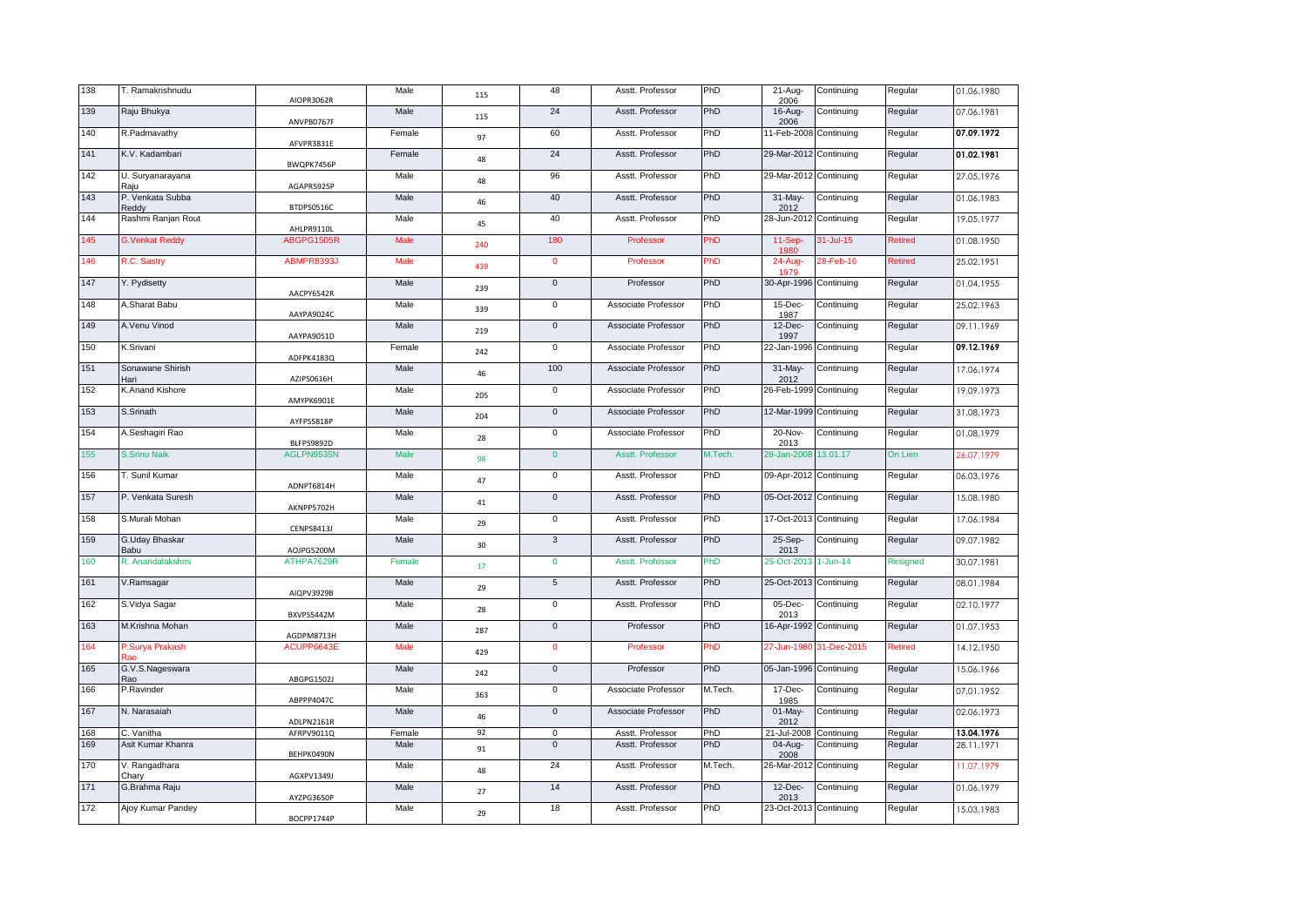| 173 | <b>B.Srinivasa Rao</b>        | BXKPB6289C | Male   | 27  | $\mathsf{O}\xspace$ | Asstt. Professor        | PhD | 06-Jan-2014 Continuing |             | Regular        | 08.06.1978 |
|-----|-------------------------------|------------|--------|-----|---------------------|-------------------------|-----|------------------------|-------------|----------------|------------|
| 174 | R.Arockia Kumar               | BUCPR7680A | Male   | 27  | 12                  | Asstt. Professor        | PhD | 06-Jan-2014            | Continuing  | Regular        | 07.05.1979 |
| 175 | K.Srimannarayana              | ACVPK2989D | Male   | 429 | $\mathbf{0}$        | Professor               | PhD | 27-Jun-1980            | 31-Aug-2014 | <b>Retired</b> | 15.08.1949 |
| 176 | G.Ramachandra<br>Reddy        | ABSPG4895N | Male   | 439 | $\mathbf 0$         | Professor               | PhD | 24-Aug-<br>1979        | continuing  | Regular        | 04.05.1953 |
| 177 | A.Ramachandra<br>uhhe!        | AAYPA9156H | Male   | 404 | $\overline{0}$      | Professor               | PhD | 14-Jul-1982            | 31-Mar-2015 | Retired        | 16.03.1950 |
| 178 | S.V.S.Ramana<br>Reddy         | ADMPS8384C | Male   | 362 | $\mathsf 0$         | Professor               | PhD | 29-Jan-1986            | Continuing  | Regular        | 27.11.1953 |
| 179 | L. Ramgopal Reddy             | AAMPL9029J | Male   | 345 | 36                  | Professor               | PhD | 09-Jun-1987            | Continuing  | Regular        | 03.01.1957 |
| 180 | M.Sai Shankar                 | ABMPM7415Q | Male   | 362 | 72                  | Professor               | PhD | 29-Jan-1986            | Continuing  | Regular        | 24.02.1954 |
| 181 | R.L.N Sai Prasad              | AAZPR4086J | Male   | 362 | $\mathbf 0$         | Professor               | PhD | 29-Jan-1986            | Continuing  | Regular        | 14.07.1956 |
| 182 | K.Venugopal Reddy             | ACCPK0052A | Male   | 287 | $\overline{0}$      | Associate Professor     | PhD | 09-Apr-1992            | Continuing  | Regular        | 01.07.1957 |
| 183 | <b>B.Sobha</b>                | ABFPB6453L | Female | 285 | $\mathsf 0$         | Associate Professor     | PhD | 03-Jun-1992            | Continuing  | Regular        | 27.11.1957 |
| 184 | D. Dinakar                    | ABJPD3698K | Male   | 243 | $\mathbf 0$         | Associate Professor     | PhD | 30-Dec-<br>1995        | Continuing  | Regular        | 04.04.1959 |
| 185 | T.Venkatappa Rao              | ACPPT2137E | Male   | 98  | $\mathsf 0$         | Asstt. Professor        | PhD | 16-Jan-2008            | Continuing  | Regular        | 21.02.1963 |
| 186 | P.Syam Prasad                 | AXIPP5955E | Male   | 98  | $\mathsf 0$         | Asstt. Professor        | PhD | 28-Jan-2008            | Continuing  | Regular        | 04.06.1976 |
| 187 | P.Abdul Azeem                 | AKRPP2304H | Male   | 114 | 60                  | Asstt. Professor        | PhD | 17-Sep-<br>2008        | Continuing  | Regular        | 04.07.1974 |
| 188 | Sourabh Roy                   | AUZPR5313G | Male   | 45  | $\mathsf 0$         | Asstt. Professor        | PhD | $18 - Jun-2012$        | Continuing  | Regular        | 24.02.1982 |
| 189 | K.Thangaraju                  | AGAPT9627Q | Male   | 29  | 24                  | Asstt. Professor        | PhD | 10-Oct-2013            | Continuing  | Regular        | 11.06.1978 |
| 190 | Kusum Kumari                  | BICPK0282M | Male   | 29  | $\mathbf 0$         | Asstt. Professor        | PhD | 21-Oct-2013            | Continuing  | Regular        | 17.05.1979 |
| 191 | D.Paul Joseph                 | ARXPP7415N | Male   | 29  | 24                  | Asstt. Professor        | PhD | 24-Oct-2013            | Continuing  | Regular        | 11.03.1979 |
| 192 | V.Jayalakshmi                 | AVGPV2492Q | Female | 23  | 24                  | Asstt. Professor        | PhD | $15$ -May-<br>2014     | Continuing  | Regular        | 17.04.1982 |
| 193 | <b>B.Venkata Appa Rao</b>     | ABFPB6468D | Male   | 248 | $\mathbf{0}$        | Professor               | PhD | 05-Jul-199             | 31-Jan-16   | <b>Retired</b> | 01.02.1951 |
| 194 | A.Ramachandraiah              | ABLPA2136M | Male   | 366 | $\mathsf 0$         | Professor               | PhD | 06-Sep-<br>1985        | Continuing  | Regular        | 02.07.1956 |
| 195 | G.V.P.Chandra<br><b>Aouli</b> | AHAPG1385M | Male   | 414 | $\mathbf{0}$        | Professor               | PhD | 12-Sep-<br>1981        | 31-Dec-2015 | Retired        | 19.06.1951 |
| 196 | I.Ajit Kumar Reddy            | AABPI8665E | Male   | 414 | $\mathsf 0$         | Professor               | PhD | 14-Sep-<br>1981        | Continuing  | Regular        | 06.06.1952 |
| 197 | P.Nageswara Rao               | ACJPP5517C | Male   | 427 | $\mathsf{O}\xspace$ | Professor               | PhD | 22-Aug-<br>1980        | Continuing  | Regular        | 19.01.1954 |
| 198 | K.Laxma Reddy                 | ABXPK8513E | Male   | 343 | $\mathbf 0$         | Professor               | PhD | 03-Aug-<br>1987        | Continuing  | Regular        | 02.02.1958 |
| 199 | <b>B.Rajitha</b>              | ABFPB6445E | Female | 285 | $\mathbf{0}$        | Professor               | PhD | 03-Jun-1992            | 31-Jul-2014 | <b>Retired</b> | 26.07.1949 |
| 200 | V.Rajeswara Rao               | ABQPV1494E | Male   | 249 | $\mathsf 0$         | Professor               | PhD | 14-Jun-1995            | Continuing  | Regular        | 28.06.1958 |
| 201 | K.V.Gobi                      | AKRPP6628C | Male   | 84  | $\mathsf 0$         | Associate Professor     | PhD | 03-Mar-2008            | Continuing  | Regular        | 03.03.1967 |
| 202 | P. Venkata Sri Laxmi          | AKRPP6628C | Female | 112 | $\mathsf 0$         | Associate Professor     | PhD | 01-Nov-<br>2006        | Continuing  | Regular        | 16.11.1973 |
| 203 | Vishnu Shanker                | CEFPS8959M | Male   | 92  | $\mathsf{O}\xspace$ | Asstt. Professor        | PhD | 28-Jul-2008            | Continuing  | Regular        | 07.02.1975 |
| 204 | Venkatathri<br>Narayanan      | ADKPN6103E | Male   | 91  | $\mathsf 0$         | Asstt. Professor        | PhD | 13-Aug-<br>2008        | Continuing  | Regular        | 15.07.1967 |
| 205 | D. Kasinath                   | AKKPD8926E | Male   | 48  | $\overline{0}$      | Asstt. Professor        | PhD | 30-Apr-2012            | Continuing  | Regular        | 04.02.1975 |
| 206 | Vijaya Kumar                  | BAUPB9555N | Male   | 35  | 0                   | <b>Asstt. Professor</b> | PhD | 16-Apr-2012            | $1-Feb-13$  | Resigned       | 01.07.1982 |
| 207 | <b>B.Srinivas</b>             | APRPB0527P | Male   | 30  | 38                  | Asstt. Professor        | PhD | 24-Sep-<br>2013        | Continuing  | Regular        | 08.08.1977 |
| 208 | K.Hari Prasad                 | COAPP1345D | Male   | 27  | $\mathbf 0$         | Asstt. Professor        | PhD | 06-Dec-<br>2013        | Continuing  | Regular        | 10.02.1981 |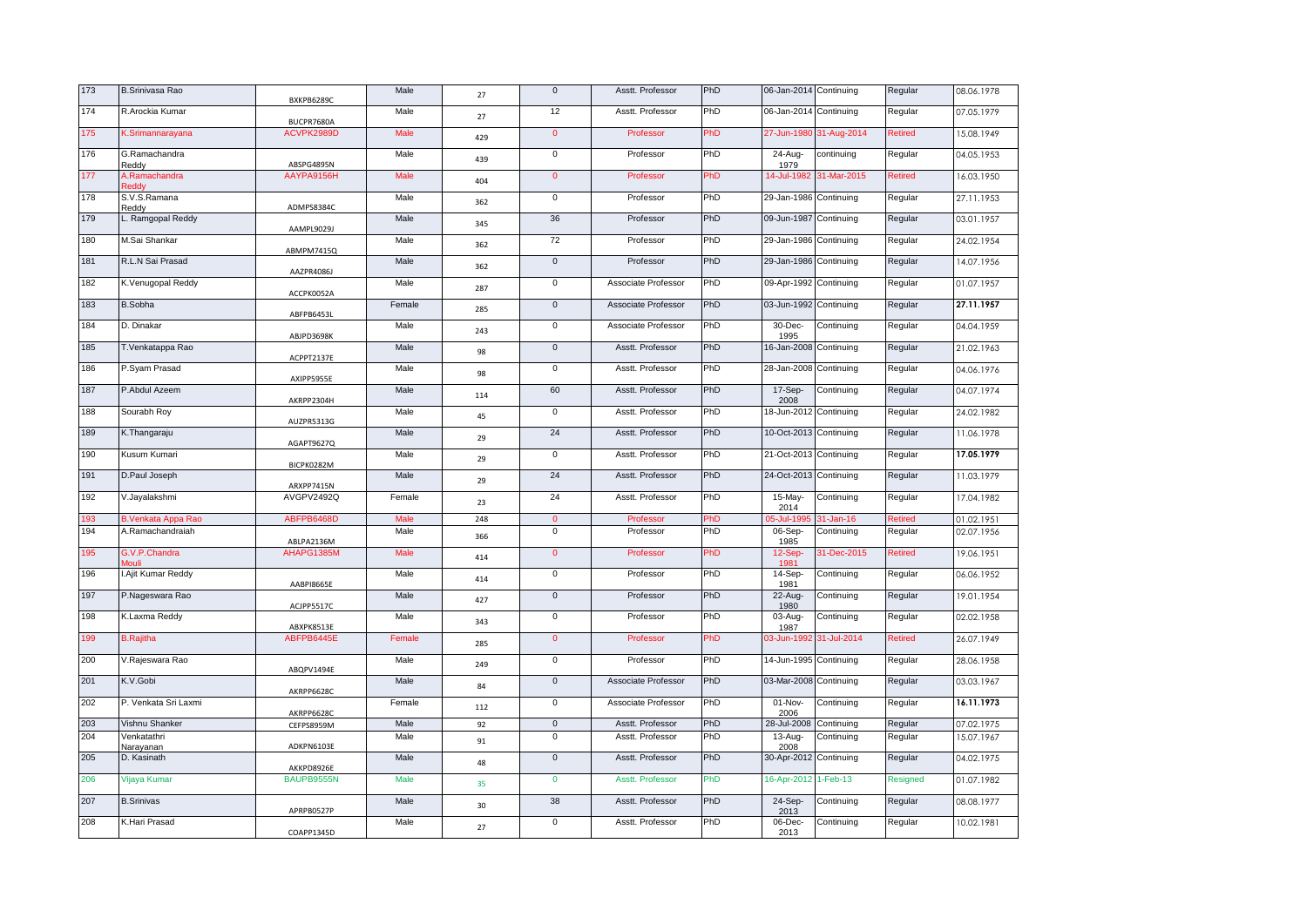| 209 | G.Radhakrishnamac harya    | ABSPG4894P        | Male        | 380 | $\mathsf 0$         | Professor               | PhD     | 30-Jul-1984            | Continuing   | Regular  | 24.03.1953 |
|-----|----------------------------|-------------------|-------------|-----|---------------------|-------------------------|---------|------------------------|--------------|----------|------------|
| 210 | Y.N.Reddy                  | AAEPY9609B        | Male        | 284 | 0                   | Professor               | PhD     | 01-Jul-1992            | Continuing   | Regular  | 09.10.1958 |
| 211 | <b>KNS Kasiviswanadham</b> | ACRPK4830D        | Male        | 294 | $\mathbf{0}$        | Professor               | PhD     | 30-Sep-<br>1991        | Continuing   | Regular  | 05.06.1961 |
| 212 | J.V.Ramana Murthy          | ABNPJ8403A        | Male        | 273 | $\mathsf 0$         | Professor               | PhD     | 09-Jun-1993            | Continuing   | Regular  | 09.07.1961 |
| 213 | Debashis Dutta             | ABJPD3707H        | Male        | 271 | $\overline{0}$      | Professor               | PhD     | 19-Aug-<br>1993        | Continuing   | Regular  | 17.03.1964 |
| 214 | D.Srinivasa Charya         | AEBPD5860Q        | Male        | 205 | $\mathbf 0$         | Associate Professor     | PhD     | 22-Feb-1999            | Continuing   | Regular  | 14.12.1965 |
| 215 | Muthu Poosan<br>Moopanar   | ALRPP3440M        | Male        | 97  | $\mathbf{0}$        | Associate Professor     | PhD     | 06-Feb-2008 Continuing |              | Regular  | 10.10.1971 |
| 216 | J. Pranitha                | AISPJ0413A        | Female      | 116 | 0                   | Asstt. Professor        | PhD     | 27-Jul-2006            | Continuing   | Regular  | 11.09.1982 |
| 217 | R.S. Selvaraj              | BGRPS5005D        | Male        | 110 | $\mathsf{O}\xspace$ | Asstt. Professor        | PhD     | 15-Jan-2007            | Continuing   | Regular  | 15.07.1973 |
| 218 | Hari Ponnamma<br>Rani      | AMJPR0665D        | Female      | 98  | $\mathsf 0$         | Asstt. Professor        | PhD     | 21-Jan-2008            | Continuing   | Regular  | 25.01.1973 |
| 219 | A. Benerji Babu            | AQRPB2548R        | Male        | 92  | $\mathsf{O}\xspace$ | Asstt. Professor        | PhD     | 21-Jul-2008            | Continuing   | Regular  | 07.02.1977 |
| 220 | D. Bhargavi                | <b>BCTPB3077J</b> | Female      | 46  | $\Omega$            | Asstt. Professor        | PhD     | 07-May-<br>2012        | Continuing   | Regular  | 20.03.1982 |
| 221 | Kurmayya<br>Tamminana      | AGZPT6640G        | Male        | 46  | $\overline{0}$      | Asstt. Professor        | PhD     | 18-May-<br>2012        | Continuing   | Regular  | 24.11.1979 |
| 222 | Nachiketa Mishra           | AUMPM0674L        | Male        | 33  | $\mathbf{0}$        | <b>Asstt. Professor</b> | PhD     | 02-Jul-2012            | $1 - Jun-13$ | Resigned | 15.06.1978 |
| 223 | CH.Ram Reddy               | AHOPC8746J        | Male        | 27  | $\mathbf{0}$        | Asstt. Professor        | PhD     | 09-Dec-<br>2013        | Continuing   | Regular  | 04.05.1979 |
| 224 | D.S. Kesava Rao            | ADLPD2774Q        | Male        | 312 | $\mathsf 0$         | Professor               | PhD     | 02-Apr-1990            | Continuing   | Regular  | 17.09.1954 |
| 225 | Rajakumar Guduru           | AYLPG4344C        | <b>Male</b> | 36  | 19                  | <b>Asstt. Professor</b> | PhD     | 13-Apr-2012            | $1-May-14$   | Resigned | 06.12.1981 |
| 226 | M. Raia<br>Vishwanathan    | ADOPV7962P        | Male        | 45  | $\mathbf 0$         | Asstt. Professor        | PhD     | 01-Jun-2012            | Continuing   | Regular  | 16.06.1975 |
| 227 | K.Madhavi                  | AVAPK0763H        | Female      | 29  | $\mathbf{0}$        | Asstt. Professor        | PhD     | 03-Oct-2013 Continuing |              | Regular  | 24.07.1973 |
| 228 | M.Ravinder Reddy           | AGEPM2348F        | Male        | 253 | $\mathbf 0$         | Associate Professor     | PhD     | 15-Feb-1995 Continuing |              | Regular  | 08.07.1957 |
| 229 | K.Padma                    | ACBPK9940L        | Female      | 241 | $\mathsf{O}\xspace$ | Associate Professor     | PhD     | 23-Feb-1996            | Continuing   | Regular  | 11.02.1960 |
| 230 | R.Mohan                    | AAZPR4101L        | Male        | 286 | $\mathsf 0$         | Associate Professor     | M.Tech. | 06-May-<br>1992        | Continuing   | Regular  | 04.11.1958 |
| 231 | P. Ramlal                  | APCPP4512K        | Male        | 116 | $\mathsf{O}\xspace$ | Asstt. Professor        | PhD     | 27-Jul-2006            | Continuing   | Regular  | 20.05.1981 |
| 232 | G. Suneetha                | BPMPS8624A        | Female      | 112 | $\overline{0}$      | Asstt. Professor        | PhD     | 10-Nov-<br>2006        | Continuing   | Regular  | 05.04.1978 |
| 233 | Ritanjali Majhi            | ARHPM3322R        | Male        | 98  | $\mathsf 0$         | Asstt. Professor        | PhD     | 16-Jan-2008            | Continuing   | Regular  | 28.06.1979 |
| 234 | S. Lakshmi Tulasi<br>Devi  | AQTPS4026R        | Female      | 92  | $\mathbf 0$         | Asstt. Professor        | PhD     | 21-Jul-2008            | Continuing   | Regular  | 25.08.1968 |
| 235 | Francis Sudhakar           | AHKPK2351D        | Male        | 48  | 60                  | Asstt. Professor        | PhD     | 26-Mar-2012            | Continuing   | Regular  | 16.07.1965 |
| 236 | O. Perumal                 | ATQPP9786M        | Male        | 112 | 24                  | Asstt. Professor        | M.Tech. | 30-Nov-<br>2006        | Continuing   | Regular  | 11.06.1978 |
| 237 | K.Narasimhulu              | AHWPK9317R        | Male        | 98  | 90                  | Asstt. Professor        | PhD     | 17-Jan-2008            | Continuing   | Regular  | 12.07.1976 |
| 238 | P. Sreenivasa Rao          | ASSPP4038P        | Male        | 92  | 90                  | Asstt. Professor        | PhD     | 21-Jul-2008            | Continuing   | Regular  | 18.06.1973 |
| 239 | R. Satish Babu             | AEHPR6279R        | Male        | 48  | 81                  | Asstt. Professor        | PhD     | 29-Mar-2012            | Continuing   | Regular  | 15.06.1974 |
| 240 | Urmila Saxena              | DITPS3981N        | Female      | 29  | 12                  | Asstt. Professor        | PhD     | 10-Oct-2013            | Continuing   | Regular  | 02.05.1984 |
| 241 | Asim Bikas Das             | BAQPD9329E        | Male        | 29  | $\mathbf{3}$        | Asstt. Professor        | PhD     | 08-Oct-2013            | Continuing   | Regular  | 23.08.1982 |
| 242 | Prakash Saudagar           | AXOPS8610H        | Male        | 29  | $\mathsf 0$         | Asstt. Professor        | PhD     | 30-Sep-<br>2013        | Continuing   | Regular  | 03.04.1984 |
| 243 | <b>B.Rama Raju</b>         | BMGPB0996M        | Male        | 29  | 15                  | Asstt. Professor        | PhD     | 24-Sep-<br>2013        | Continuing   | Regular  | 12.04.1984 |
| 244 | V.Kohila                   | ASSPV7633E        | Female      | 29  | 5                   | Asstt. Professor        | PhD     | 24-Sep-<br>2013        | Continuing   | Regular  | 23.05.1985 |
| 245 | Amitava Bandhu             | BTTPB9064N        | Male        | 27  | $\overline{0}$      | Asstt. Professor        | PhD     | 17-Dec-<br>2013        | Continuing   | Regular  | 15.05.1984 |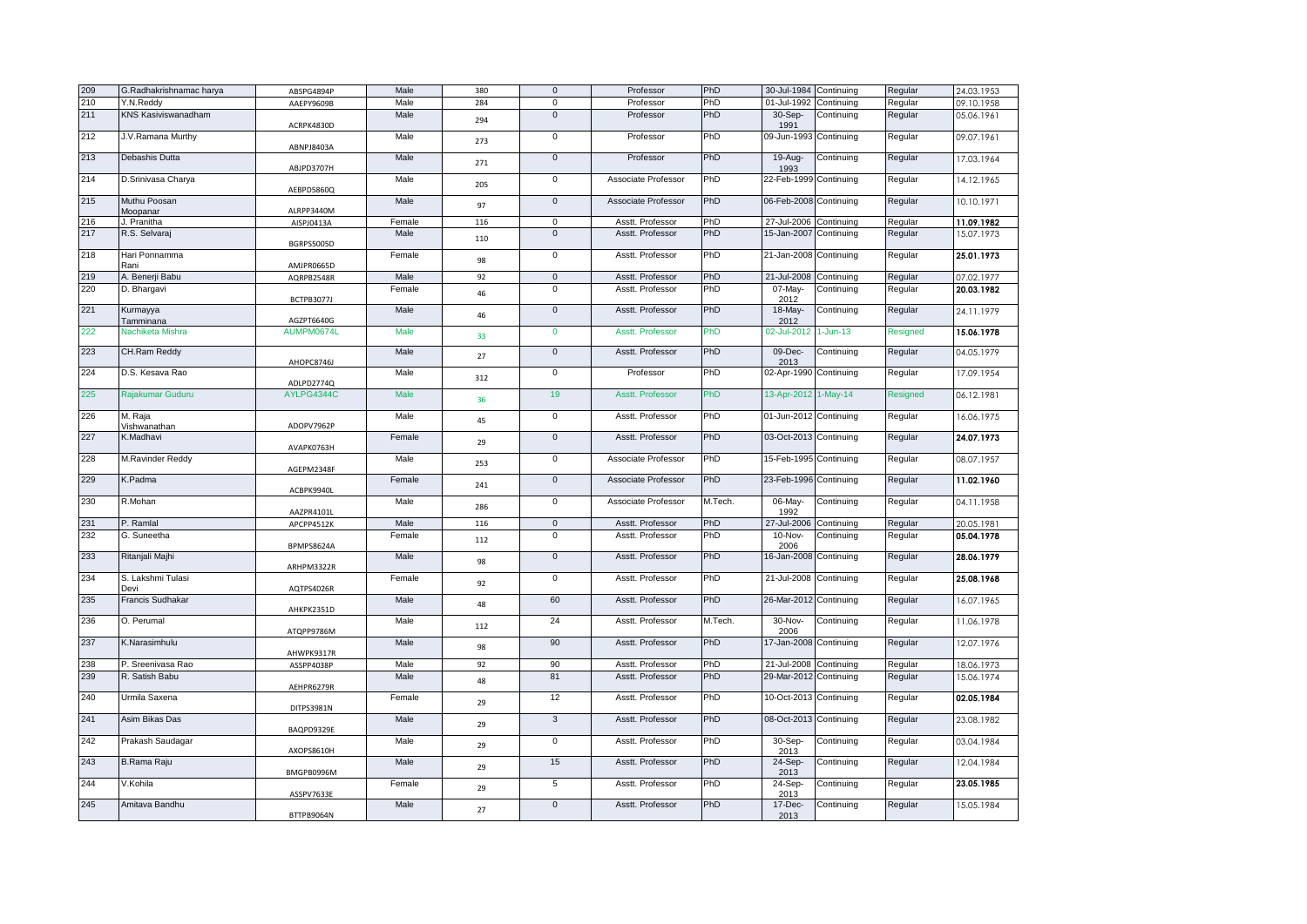| 246 | R.Dayanidhi    |            | Male | 286 | Other | PhD | 08-May-                | Continuing | Regular | 17.06.1959 |
|-----|----------------|------------|------|-----|-------|-----|------------------------|------------|---------|------------|
|     |                | ACTPK1359B |      |     |       |     | 1992                   |            |         |            |
| 247 | P.Madhusudhana |            | Male | 287 | Other | PhD | 09-Apr-1992 Continuing |            | Regular | 10.06.1959 |
|     | Reddy          | AGGPP1018B |      |     |       |     |                        |            |         |            |
| 248 | P.Ravi Kumar   |            | Male | 287 | Other | PhD | 20-Apr-1992 Continuing |            | Regular | 31.08.1962 |
|     |                | ACHPP4582H |      |     |       |     |                        |            |         |            |

|                | <b>Adhoc Faculties (2015 - 2016)</b> |                                                     |                   |             |                                      |                                                            |                      |               |                          |                     |                             |            |  |
|----------------|--------------------------------------|-----------------------------------------------------|-------------------|-------------|--------------------------------------|------------------------------------------------------------|----------------------|---------------|--------------------------|---------------------|-----------------------------|------------|--|
| S.No           | Name of the Faculty                  | Department                                          | <b>PANNo</b>      | Gender      | Experience<br><b>Regular (Month)</b> | <b>Experience before joining</b><br>NITW - mainly teaching | Designation          | Qualification | <b>Joining Date</b>      | <b>Leaving Date</b> | <b>Association Type DOB</b> |            |  |
| $\mathbf{1}$   | Dr. P. Sasanka Bhushan               | Civil Engineering                                   | AJWPP0608A        | M           | 10                                   | 100                                                        | <b>Adhoc Faculty</b> | Ph.D          | 29.07.2015 FN            | 31.5.2016           | Contractual                 | 25.5.1981  |  |
| $\overline{2}$ | Ms. Sruthi Pillai                    | Civil Engineering                                   | CQRPP3444E        | F           | 10                                   | 12                                                         | <b>Adhoc Faculty</b> | M.Tech        | 03.08.2015 FN            | 31.5.2016           | Contractual                 | 8.08.1988  |  |
| 3              | Mr. S. Venkataraman                  | Civil Engineering                                   | AIBPV5907E        | M           | 10                                   | 12                                                         | Adhoc Faculty        | M.Tech        | 03.08.2015 FN 31.5.2016  |                     | Contractual                 | 18.08.1988 |  |
| $\overline{a}$ | Ms. K. S. Radhika                    | Civil Engineering                                   | BKYPR9386P        | $\mathsf F$ | 10                                   | $\mathsf 0$                                                | Adhoc Faculty        | M.Tech        | 03.08.2015 FN            | 31.5.2016           | Contractual                 | 2.10.1989  |  |
| 5              | Ms. Sri Lakshmi Sesha Vani Jayanthi  | Civil Engineering                                   | AXAPJ1270E        | F           |                                      | 6                                                          | <b>Adhoc Faculty</b> | M.Tech        | 03.08.2015 FN            | 07.01.2016          | Contractual                 | 8.8.1992   |  |
| 6              | Ms. B. Aneesha Satya                 | Civil Engineering                                   | BTPPB0356K        | $\mathsf F$ | 10                                   | $\mathsf 0$                                                | <b>Adhoc Faculty</b> | M.Tech        | 29.07.2015 FN            | 31.5.2016           | Contractual                 | 11.12.1991 |  |
| $\overline{7}$ | Chingka Kalai                        | Civil Engineering                                   | DZOPK2275P        | M           | 10                                   | $\mathbf 0$                                                | <b>Adhoc Faculty</b> | M.Tech        | 03.08.2015 FN            | 31.5.2016           | Contractual                 | 05.12.1990 |  |
| 8              | Mr.Neralla Ruben                     | Civil Engineering                                   | AIJPN3404A        | M           | 10                                   | $\mathbf 0$                                                | <b>Adhoc Faculty</b> | M.Tech        | 29.07.2015 FN            | 31.5.2016           | Contractual                 | 01.07.1982 |  |
| 9              | Ms. P. Divya                         | <b>Electrical Engineering</b>                       | BSYPP4861M        | F           | 10                                   | $\mathsf 0$                                                | Adhoc Faculty        | M.Tech        | 03.08.2015 FN            | 31.5.2016           | Contractual                 | 18.08.1990 |  |
| 10             | Mr. B. Venkateshwarlu                | <b>Electrical Engineering</b>                       | CCGPB4799F        | M           | 10                                   | $\mathbf{0}$                                               | <b>Adhoc Faculty</b> | M.Tech        | 03.08.2015 FN 31.5.2016  |                     | Contractual                 | 10.1989    |  |
| 11             | Mr. B. Naga Chaitanya                | <b>Electrical Engineering</b>                       | AZGPB2412C        | M           | 10                                   | $\mathbf{0}$                                               | <b>Adhoc Faculty</b> | M.Tech        | 03.08.2015 FN            | 31.5.2016           | Contractual                 | 26.7.1988  |  |
| 12             | Mr. K. Harish                        | <b>Electrical Engineering</b>                       | CPMPK3310L        | M           | 10                                   | $\mathbf 0$                                                | <b>Adhoc Faculty</b> | M.Tech        | 03.08.2015 FN            | 31.5.2016           | Contractual                 | 2.3.1987   |  |
| 13             | Mr. Mohini Shiva Raghavender K       | <b>Mechanical Engineering</b>                       | BSYPK7015C        | M           | 10                                   | $\mathsf 0$                                                | <b>Adhoc Faculty</b> | M.Tech        | 03.08.2015 FN            | 31.5.2016           | Contractual                 | 16.08.1988 |  |
| 14             | Mr. Amit                             | <b>Mechanical Engineering</b>                       | AMSPA9939J        | M           | 10                                   | $\mathbf 0$                                                | Adhoc Faculty        | M.Tech        | 03.08.2015 FN            | 31.5.2016           | Contractual                 | 01.01.1988 |  |
| 15             | Mr. Kaushik Bandyopadhyay            | <b>Mechanical Engineering</b>                       | BFKPB6865A        | M           | 10                                   | $\mathbf{0}$                                               | Adhoc Faculty        | M.Tech        | 10.08.2015 FN 31.5.2016  |                     | Contractual                 | 24.02.1986 |  |
| 16             | Mr. Hari Prasad Chintha              | <b>Mechanical Engineering</b>                       | AOZPC2629E        | M           | 10                                   | $\mathsf 0$                                                | <b>Adhoc Faculty</b> | M.Tech        | 28.07.2015 FN            | 31.5.2016           | Contractual                 | 22.03.1989 |  |
| 17             | Mr. Ramesh Manupati                  | <b>Mechanical Engineering</b>                       | AWKPM6842N        | M           | 10                                   | $\mathsf 0$                                                | Adhoc Faculty        | M.Tech        | 30.07.2015 FN0 31.5.2016 |                     | Contractual                 | .12.1990   |  |
| 18             | Mr. N.V.N. Sravana Srinivas          | Electronics & Communication<br>Engineering          | AMCPN1886H        | M           | 10                                   | $\mathsf 0$                                                | Adhoc Faculty        | M.Tech        | 03.08.2015 FN 31.5.2016  |                     | Contractual                 | 15.03.1990 |  |
| 19             | Mr. Sambaraju Chiluveru              | Electronics & Communication<br>Engineering          | ATAPC3301K        | M           | 10                                   | $\mathbf 0$                                                | <b>Adhoc Faculty</b> | M.Tech        | 31.07.2015 FN 31.5.2016  |                     | Contractual                 | 27.7.1989  |  |
| 20             | Mr. Vinay Raj Parsi                  | Electronics & Communication<br>Engineering          | BFMPP1909R        | M           | 10                                   | $\mathbf 0$                                                | Adhoc Faculty        | M.Tech        | 31.07.2015 FN 31.5.2016  |                     | Contractual                 | 29.07.1985 |  |
| 21             | Mr. Sunil Kumar Tumma                | Electronics & Communication<br>Engineering          | AORPT4955N        | M           | 10                                   | $\mathbf 0$                                                | Adhoc Faculty        | M.Tech        | 31.07.2015 FN 31.5.2016  |                     | Contractual                 | 13.2.1988  |  |
| 22             | Mr. Majji Sankararao                 | Electronics & Communication<br>Engineering          | BLQPM0127A        | M           | 10                                   | $\mathbf 0$                                                | <b>Adhoc Faculty</b> | M.Tech        | 03.08.2015 FN 31.5.2016  |                     | Contractual                 | 24.07.1990 |  |
| 23             | Ms. Snehalatha Katha                 | Electronics & Communication<br>Engineering          | CLEPK9093A        | F           | 10                                   | $\mathbf 0$                                                | <b>Adhoc Faculty</b> | M.Tech        | 29.07.2015 FN 31.5.2016  |                     | Contractual                 | 22.06.1986 |  |
| 24             | Mr. Rajendra Prasad Peyyala          | Electronics & Communication<br>Engineering          | <b>BBNPP3994D</b> | M           | 10                                   | $\mathbf 0$                                                | <b>Adhoc Faculty</b> | M.Tech        | 29.07.2015 FN 31.5.2016  |                     | Contractual                 | 03.7.1989  |  |
| 25             | Ms. Leela Pydi Pavithra Ch           | Metallurgical & Materials<br>Engineering            | BFRPP5812E        | F           | 10                                   | $\mathbf 0$                                                | Adhoc Faculty        | M.Tech        | 03.08.2015 FN 31.5.2016  |                     | Contractual                 | 02.04.1987 |  |
| 26             | Mr. Ajay Kumar Revelly               | <b>Metallurgical &amp; Materials</b><br>Engineering | AYEPK9754H        | M           | 10                                   | $\mathbf 0$                                                | Adhoc Faculty        | M.Tech        | 31.07.2015 FN 31.5.2016  |                     | Contractual                 | 15.07.1984 |  |
| 27             | Mr. Ravi Kumar Kattempudi            | <b>Metallurgical &amp; Materials</b><br>Engineering | BUXPK1827R        | M           | 10                                   | $\mathsf 0$                                                | Adhoc Faculty        | M.Tech        | 04.08.2015 FN 31.5.2016  |                     | Contractual                 | 18.10.1990 |  |
| 28             | Amara Srilaxmi Sindhura              | <b>Metallurgical &amp; Materials</b><br>Engineering | BAVPA6594D        | $\mathsf F$ | 10                                   | $\mathbf{0}$                                               | Adhoc Faculty        | M.Tech        | 03.08.2015 FN 31.5.2016  |                     | Contractual                 | 15.04.1992 |  |
| 29             | Dr. Mallaiah Mekala                  | <b>Chemical Engineering</b>                         | AWQPM4658L        | M           | 10                                   | $\mathbf 0$                                                | Adhoc Faculty        | Ph.D          | 28.07.2015 FN 31.5.2016  |                     | Contractual                 | 10.08.1980 |  |
| 30             | Dr. Venkata Swamy Nalajala           | <b>Chemical Engineering</b>                         | AJFPN7498F        | M           | 10                                   | $\mathsf 0$                                                | Adhoc Faculty        | Ph.D          | 30.07.2015 FN 31.5.2016  |                     | Contractual                 | 10.02.1985 |  |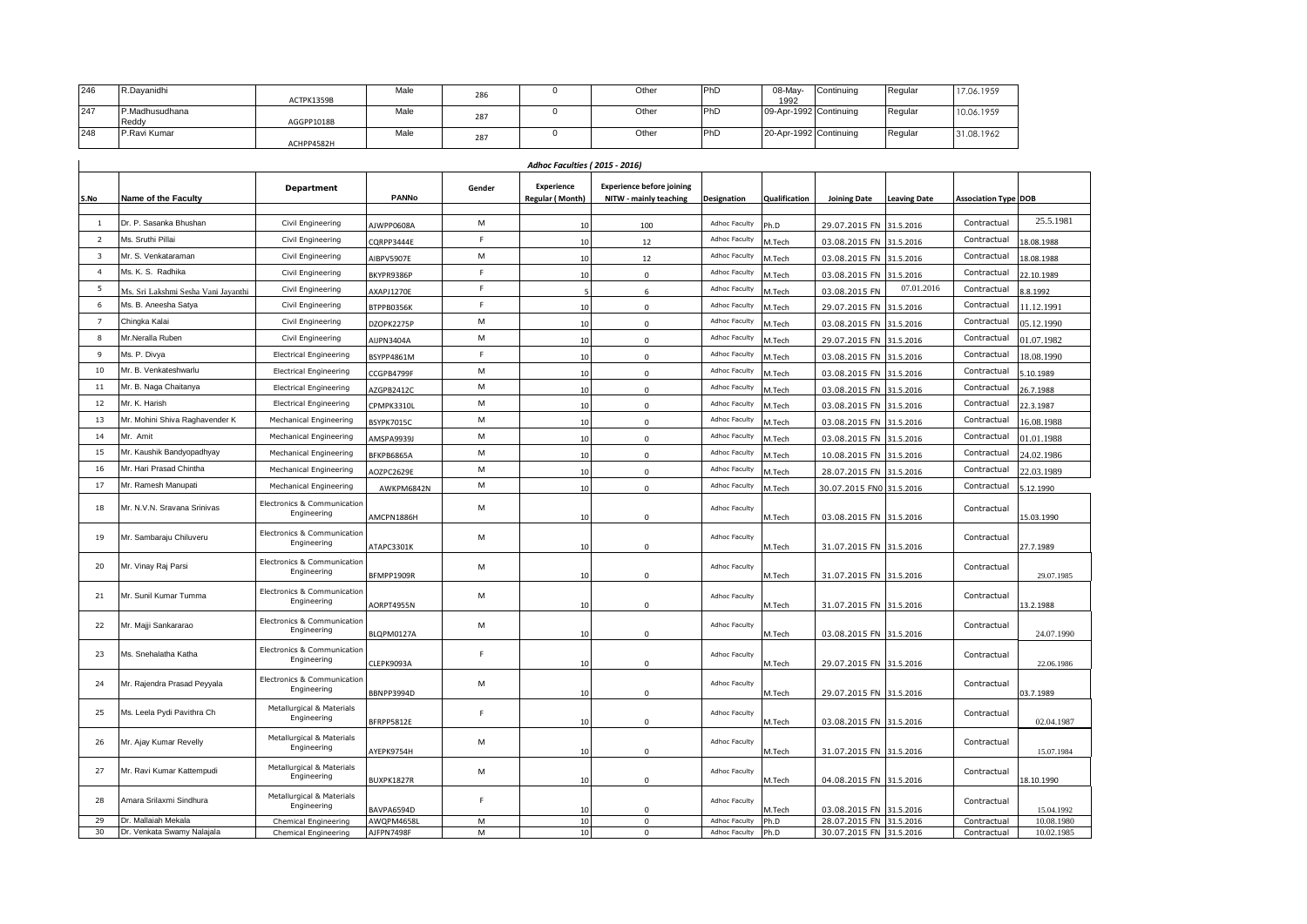| 31   |                             |                                   |                   |                                                                                                            |                        |                                  |                      |               |                          |                     |                     |               |                      |            |
|------|-----------------------------|-----------------------------------|-------------------|------------------------------------------------------------------------------------------------------------|------------------------|----------------------------------|----------------------|---------------|--------------------------|---------------------|---------------------|---------------|----------------------|------------|
|      | Mr. N. Harshavardhan Babu   | Chemical Engineering              | APDPN1565P        | M                                                                                                          | 10                     | $\mathbf 0$                      | Adhoc Faculty        | M.Tech        | 03.08.2018 FN 31.5.2016  |                     | Contractual         | 10.04.1992    |                      |            |
| 32   | Mr. Yalla Eswara Rao        | Chemical Engineering              | AGJPY5230H        | M                                                                                                          | 10                     | $\mathbf{0}$                     | Adhoc Faculty        | M.Tech        | 31.07.2015 FN 31.5.2016  |                     | Contractual         | 5.6.1987      |                      |            |
| 33   | Dr. Santhi Raju Pilli       | Chemical Engineering              | ATRPP2397M        | M                                                                                                          | 10                     | $\mathbf 0$                      | Adhoc Faculty        | h.D           | 30.07.2015 FN            | 31.5.2016           | Contractual         | .11.1988      |                      |            |
| 34   | Dr. Prabhavathy Sivaprakash | <b>Chemical Engineering</b>       | CXVPS2166P        |                                                                                                            | 10                     | $\mathbf 0$                      | Adhoc Faculty        | h.D           | 03.08.2015 FN 31.5.2016  |                     | Contractual         | 19.1.1989     |                      |            |
| 35   | Dr. Anand Babu Desamala     | <b>Chemical Engineering</b>       | AOHPD5346M        | M                                                                                                          | 10                     | $\mathbf 0$                      | Adhoc Faculty        | h.D           | 30.07.2015 FN 31.5.2016  |                     | Contractual         | 18.01.1985    |                      |            |
| 36   | Dr. G. Srinivas             | <b>Chemical Engineering</b>       | ASMPG3716H        | M                                                                                                          | 10                     | $\mathsf 0$                      | <b>Adhoc Faculty</b> | h.D           | 30.07.2015 FN            | 31.5.2016           | Contractual         | 01.11.1983    |                      |            |
|      |                             | Computer Science &                |                   |                                                                                                            |                        |                                  |                      |               |                          |                     |                     |               |                      |            |
| 37   | Dr. Somaraju Suvvari        | Fnaineering                       | CAAPS4107C        | M                                                                                                          | 10                     | $\mathsf 0$                      | Adhoc Faculty        | h.D           | 31.07.2015 FN            | 31.5.2016           | Contractual         | 24.02.1980    |                      |            |
| 38   | Ms. Manjubala Bisi          | Computer Science &                | <b>INPB5186F</b>  | $\mathsf{M}% _{T}=\mathsf{M}_{T}\!\left( a,b\right) ,\ \mathsf{M}_{T}=\mathsf{M}_{T}\!\left( a,b\right) ,$ | 10                     | $\mathsf 0$                      | Adhoc Faculty        | 1.Tech        | 28.07.2015 FN            | 31.5.2016           | Contractual         | 1.07.1979     |                      |            |
|      |                             | Engineering<br>Computer Science & |                   |                                                                                                            |                        |                                  |                      |               |                          |                     |                     |               |                      |            |
| 39   | Mr. Satish Vemireddy        | Engineering                       | UWPV6045P         | M                                                                                                          | 10                     | $\mathsf 0$                      | Adhoc Faculty        | 1.Tech        | 03.08.2015 FN 31.5.2016  |                     | Contractual         | 9.03.1988     |                      |            |
| 40   | Ms. A. Godavari             | Computer Science &                |                   | M                                                                                                          |                        |                                  | Adhoc Faculty        |               |                          |                     | Contractual         |               |                      |            |
|      |                             | <b>Fnaineering</b>                | AJWPA1347F        |                                                                                                            | 10                     | $\,0\,$                          |                      | A.Tech        | 28.07.2015 FN 31.5.2016  |                     |                     | 2.07.1988     |                      |            |
| 41   | Mr. U. Nagamalleswara Rao   | Computer Science &<br>Engineering | ADTPU4898G        | M                                                                                                          | 10                     | $\mathbf{0}$                     | Adhoc Faculty        | 1.Tech        | 31.07.2015 FN 31.5.2016  |                     | Contractual         | 4.07.1991     |                      |            |
|      |                             | Computer Science &                |                   |                                                                                                            |                        |                                  |                      |               |                          |                     |                     |               |                      |            |
| 42   | Mr. Salla Rajesh            | Fnaineerina                       | EDUPS6613G        | M                                                                                                          | 10                     | $\mathbf{0}$                     | Adhoc Faculty        | 1.Tech        | 31.07.2015 FN 31.5.2016  |                     | Contractual         | 5.12.1989     |                      |            |
| 43   | Ms. Navya P                 | Computer Science &                | TLPP6558H         | F.                                                                                                         | 10                     | $\mathsf 0$                      | Adhoc Faculty        | 1.Tech        | 31.07.2015 AN            | 31.5.2016           | Contractual         | 15.10.1989    |                      |            |
|      |                             | Computer Science &                |                   |                                                                                                            |                        |                                  |                      |               |                          |                     |                     |               |                      |            |
| 44   | Mr. Praveen Ankam           | Engineering                       | AODPA2644D        | M                                                                                                          | 10                     | $\,0\,$                          | Adhoc Faculty        | A.Tech        | 31.07.2015 FN            | 31.5.2016           | Contractual         | 21.09.1986    |                      |            |
| 45   | Mr. P. Nagendra Babu        | Computer Science &                |                   | M                                                                                                          |                        |                                  | Adhoc Faculty        |               |                          |                     | Contractual         |               |                      |            |
|      |                             | Engineering                       | 3HMPP6507M        |                                                                                                            | 10                     | $\mathsf 0$                      |                      | A.Tech        | 30.07.2015 FN 31.5.2016  |                     |                     | 01.09.1988    |                      |            |
| 46   | Ms. P.U. Anitha             | Computer Science &<br>Fnaineering | AUPPP7630N        | F.                                                                                                         | 10                     | $\,0\,$                          | Adhoc Faculty        | 1.Tech        | 28.07.2015 FN            | 31.5.2016           | Contractual         | 05.06.1975    |                      |            |
| 47   | Dr. K. Shilpa               |                                   |                   | F                                                                                                          |                        |                                  | Adhoc Faculty        |               |                          |                     | Contractual         |               |                      |            |
|      |                             | Bio-Technology Engineering        | AZTPS8916K        |                                                                                                            | 10                     | $\mathsf 0$                      |                      | h.D           | 03.08.2015 FN            | 31.5.2016           |                     | 01.09.1985    |                      |            |
| 48   | Dr. Surender O              | Mathematics                       | AAVPO1271C        | M                                                                                                          | 10                     | $\mathsf 0$                      | Adhoc Faculty        | h.D           | 28.07.2015 FN            | 31.5.2016           | Contractual         | 5.08.1985     |                      |            |
| 49   | Dr. T. Divya                | Mathematics                       | AUIPT9173H        | F                                                                                                          | 10                     | $\mathbf{0}$                     | Adhoc Faculty        | h.D           | 29.07.2015 FN            | 31.5.2016           | Contractual         | 07.08.1986    |                      |            |
| 50   | Dr. Srinivasulu B           | Mathematics                       | BHIPB7030D        | M                                                                                                          | 10                     | $\mathsf 0$                      | <b>Adhoc Faculty</b> | h.D           | 28.07.2015 FN 31.5.2016  |                     | Contractual         | 06.05.1984    |                      |            |
| 51   | Mr. Putha Kishore           | Physics                           | CHFPP1233G        | $\mathsf{M}% _{T}=\mathsf{M}_{T}\!\left( a,b\right) ,\ \mathsf{M}_{T}=\mathsf{M}_{T}\!\left( a,b\right) ,$ | 10                     | $\mathbf 0$                      | Adhoc Faculty        | A.Tech        | 31.07.2015 FN            | 31.5.2016           | Contractual         | 23.04.1986    |                      |            |
| 52   | Mr. Pavan Kumar Naini       | Physics                           | AJTPN2952J        | M                                                                                                          | 10                     | $\mathbf 0$                      | <b>Adhoc Faculty</b> | 1.Tech        | 31.07.2015 FN            | 31.5.2016           | Contractual         | 29.06.1987    |                      |            |
| 53   | Dr. Soma Saha               | Chemistry                         | DAPPS6140P        | M                                                                                                          | 10                     | $\mathsf 0$                      | Adhoc Faculty        | h.D           | 03.08.2015 FN            | 31.5.2016           | Contractual         | 29.07.19.1988 |                      |            |
| 54   | Dr. Vinod Kumar Thallada    | Chemistry                         | ALEPT4744K        | M                                                                                                          | 10                     | $\mathsf 0$                      | <b>Adhoc Faculty</b> | h.D           | 31.07.2015 FN 31.5.2016  |                     | Contractual         | 22.08.1986    |                      |            |
| 55   | Dr. C. Madavi               | Chemistry                         | AJOPC6219A        | F.                                                                                                         | 10                     | $\mathbf{0}$                     | <b>Adhoc Faculty</b> | h.D           | 30.07.2015 FN            | 31.5.2016           | Contractual         | 14.01.1981    |                      |            |
|      |                             |                                   |                   |                                                                                                            |                        |                                  |                      |               |                          |                     |                     |               |                      |            |
| 56   | Dr. K. Chaitanya Kumar      | Chemistry                         | BRLPK5340L        | M                                                                                                          | 10                     | $\mathsf 0$                      | Adhoc Faculty        | h.D           | 29.07.2015 FN            | 31.5.2016           | Contractual         | 07.08.1985    |                      |            |
| 57   | Mrs. P. Chandana            | School of Management              | AYXPP7593E        | F.                                                                                                         | 10                     | $\,0\,$                          | Adhoc Faculty        | A.Tech        | 31.07.2015 FN 31.5.2016  |                     | Contractual         | 23.11.1987    |                      |            |
| 58   | Mr. Subhojit Sengupta       | School of Management              | <b>CMQPS5842G</b> | M                                                                                                          | 10                     | $\mathbf{0}$                     | Adhoc Faculty        | 1.Tech        | 03.08.2015 FN            | 31.5.2016           | Contractual         | 15.04.1989    |                      |            |
|      |                             |                                   |                   |                                                                                                            |                        |                                  |                      |               |                          |                     |                     |               |                      |            |
| 59   | Ms. P. Premalatha           | School of Management              | CVYPP6296A        | F.                                                                                                         | 10                     | $\mathbf{0}$                     | Adhoc Faculty        | 1.Tech        | 29.07.2015 FN            | 31.5.2016           | Contractual         | .7.1988       |                      |            |
| 60   | Mrs. K. Jyothirmai          | School of Management              | BTWPK5126K        | $\mathsf F$                                                                                                | 10                     | $\mathsf 0$                      | Adhoc Faculty        | A.Tech        | 31.07.2015 FN 31.5.2016  |                     | Contractual         | 03.09.1990    |                      |            |
| 61   | Dr. Kiran Babu Ganta        | Iumanities & Social Sciences      |                   | M                                                                                                          |                        |                                  | <b>Adhoc Faculty</b> |               |                          |                     | Contractual         |               |                      |            |
|      |                             |                                   | AFNPG2060C        |                                                                                                            | 10                     | $\Omega$                         |                      | h.D           | 03.08.2015 FN            | 31.5.2016           |                     | 17.06.1981    |                      |            |
|      |                             |                                   |                   |                                                                                                            |                        |                                  |                      |               |                          |                     |                     |               |                      |            |
|      |                             |                                   |                   |                                                                                                            |                        | Adhoc Faculties 2014 - 2015      |                      |               |                          |                     |                     |               |                      |            |
|      |                             | <b>Department</b>                 |                   | Gender                                                                                                     | <b>Experience</b>      | <b>Experience before joining</b> |                      |               |                          |                     |                     |               | <b>Association</b>   |            |
| S.No | Name of the Faculty         |                                   | <b>PANNo</b>      |                                                                                                            | <b>Regular (Month)</b> | NITW - mainly teaching           | Designation          | Qualification | <b>Joining Date</b>      | <b>Leaving Date</b> | <b>Joining Date</b> | Leaving Date  | <b>Type</b>          | DOB        |
|      |                             |                                   |                   |                                                                                                            |                        |                                  |                      |               |                          |                     |                     |               |                      |            |
|      | Dr.Pulipati Sasanka Bhushan | Civil Engineering                 | AJWPP0608A        | M                                                                                                          | 10                     | 90                               | Adhoc Faculty        | h.D           | 14.07.2014 FN            | 12.12.2014          | 22-12-2014          | 14.5.2015     | Adhoc Faculty        | 25.05.1981 |
|      | 2 Mr. M.V.R. Hariharan      | Civil Engineering                 | BTFPM0456D        | M                                                                                                          | 10                     | $\mathbf{0}$                     | Adhoc Faculty        | 1.Tech        | 14.07.2014 FN            | 12.12.2014          | 22-12-2014          | 14.5.2015     | Adhoc Faculty        | 20.06.1991 |
|      | 3 Ms. Supriti Das Pramanik  | Civil Engineering                 | AWYPP8598G        | $\mathsf F$                                                                                                | 6                      | $\,0\,$                          | <b>Adhoc Faculty</b> | A.Tech        | 07.07.2014 AN 12.12.2014 |                     |                     |               | Adhoc Faculty        | 29.12.1988 |
|      | 4 Mr. Raiashkar M. Hubbali  | Civil Engineering                 | AKOPR1192G        | M                                                                                                          | 6                      | $\mathsf 0$                      | Adhoc Faculty        | A.Tech        | 07.07.2014 AN            | 12.12.2014          |                     |               | <b>Adhoc Faculty</b> | 05.09.1984 |
|      |                             |                                   |                   |                                                                                                            | 6                      |                                  |                      |               |                          |                     |                     |               |                      |            |
|      | 5 Mr. Sujit Madhab Ghosh    | Civil Engineering                 | APNPG2126B        | M                                                                                                          |                        | $\mathbf{0}$                     | <b>Adhoc Faculty</b> | A.Tech        | 07.07.2014 AN            | 12.12.2015          |                     |               | <b>Adhoc Faculty</b> | 07.11.1986 |
|      | 6 Mr. Nirupam Paul          | Electronics & Commun. Engg        | AGYPN4691C        | M                                                                                                          |                        | $\mathbf{0}$                     | Adhoc Faculty        | 1.Tech        | 15.07.2014 FN            | 12.12.2014          |                     |               | Adhoc Faculty        | 8.05.1979  |
|      |                             |                                   |                   |                                                                                                            |                        |                                  |                      |               |                          |                     | 22-12-2014 FN       |               |                      |            |
|      | 7 Ms. S. Rajeswari          | Electronics & Commun. Engg        | DHLPS4016K        | $\mathsf F$                                                                                                |                        |                                  | <b>Adhoc Faculty</b> |               |                          |                     |                     |               | <b>Adhoc Faculty</b> | 08.01.1988 |
|      |                             |                                   |                   |                                                                                                            | 10                     | $\mathbf{0}$                     |                      | A.Tech        | 09.07.2014 FN 12.12.2014 |                     |                     | 14.5.2015     |                      |            |
|      | 8 Mr. K. Nageswar Rao       | Electronics & Commun. Engg        | CIPPK5548A        | M                                                                                                          |                        |                                  | Adhoc Faculty        |               |                          |                     | 22-12-2014 FN       |               | Adhoc Faculty        | 17.07.1990 |
|      |                             |                                   |                   |                                                                                                            | 10                     | $\mathbf 0$                      |                      | A.Tech        | 15.07.2014 FN 12.12.2014 |                     |                     | 4.5.2015      |                      |            |
|      |                             |                                   | BBGPC1152F        | F.                                                                                                         |                        |                                  |                      |               |                          |                     | 22-12-2014 FN       |               | <b>Adhoc Faculty</b> | 26.08.1988 |
|      | 9 Ms. Ch. Usha Rani         | Electronics & Commun. Engg        |                   |                                                                                                            | 10                     | $\mathsf 0$                      | Adhoc Faculty        | M.Tech        | 10.07.2014 FN 12.12.2014 |                     |                     | 14.5.2015     |                      |            |
|      |                             |                                   |                   |                                                                                                            |                        |                                  |                      |               |                          |                     | 22-12-2014 FN       |               |                      |            |
|      | 10 Mr. R. Jaya Krishna      | Electronics & Commun. Engg        | AUPPR0575A        | M                                                                                                          | 10                     | $\mathsf 0$                      | Adhoc Faculty        | A.Tech        | 10.07.2014 FN 12.12.2014 |                     |                     | 14.5.2015     | Adhoc Faculty        | 1.08.1989  |
|      |                             |                                   |                   |                                                                                                            |                        |                                  |                      |               |                          |                     |                     |               |                      |            |
|      | 11 Mr. P. Siva Rama Krishna | Electronics & Commun. Engg        | BFXPP0099H        | М                                                                                                          |                        |                                  | Adhoc Faculty        |               |                          |                     | 22-12-2014 FN       |               | <b>Adhoc Faculty</b> | 08.06.1987 |
|      |                             |                                   |                   |                                                                                                            | 10                     | $\mathsf 0$                      |                      | M.Tech        | 07.07.2014 AN 12.12.2014 |                     |                     | 4.5.2015      |                      |            |
|      | 12 Mr. K. Snehalatha        | Electronics & Commun. Engg        | CLEPK9093A        | M                                                                                                          |                        |                                  | Adhoc Faculty        |               |                          |                     | 22-12-2014 FN       |               | Adhoc Faculty        |            |
|      |                             |                                   |                   |                                                                                                            | 10                     | $\mathsf 0$                      |                      | A.Tech        | 07.07.2014 AN 12.12.2014 |                     |                     | 14.5.2015     |                      | 16.04.1987 |
|      | 13 Mr. Parijat Pallab Jana  | Metallurgical & Materials Engg    | ASHPJ3878J        | M                                                                                                          |                        |                                  | Adhoc Faculty        |               |                          |                     |                     |               | <b>Adhoc Faculty</b> | 2.04.1990  |
|      |                             |                                   |                   |                                                                                                            |                        | $\mathsf 0$                      |                      | 1.Tech        | 14.07.2014 AN 12.12.2014 |                     |                     |               |                      |            |
|      | 14 Mr. Pranabananda Modak   | Metallurgical & Materials Engg    | BEHPM0139J        | M                                                                                                          |                        | $\mathsf 0$                      | Adhoc Faculty        | M.Tech        | 14.07.2014 AN 12.12.2014 |                     |                     |               | Adhoc Faculty        | 02.06.1990 |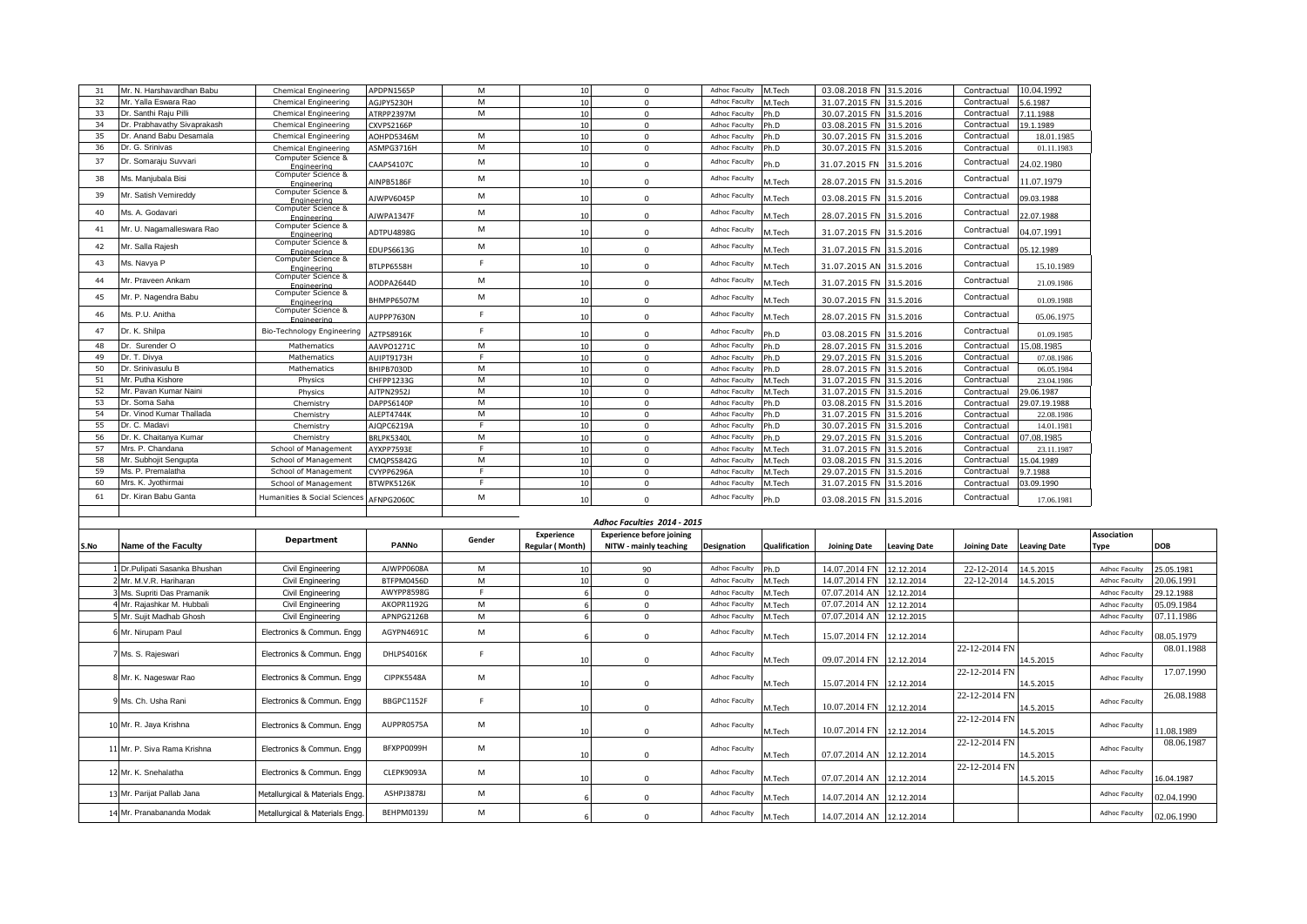| 15 Mr. Abhilash Gunti          | Metallurgical & Materials Engg  | ARGPG2473C | M | 10             | $\Omega$     | <b>Adhoc Faculty</b> | M.Tech | 10.07.2014 FN 12.12.2014 |            | 22-12-2014 FN | 14.5.2015 | Adhoc Faculty        | 19.02.1988 |
|--------------------------------|---------------------------------|------------|---|----------------|--------------|----------------------|--------|--------------------------|------------|---------------|-----------|----------------------|------------|
| 16 Mr. Srudeep Kumar Sahoo     | Metallurgical & Materials Engg. | EFEPS5946J | M |                | $\mathbf{0}$ | <b>Adhoc Faculty</b> | M.Tech | 14.07.2014 FN 12.12.2014 |            |               |           | Adhoc Faculty        | 25.10.1989 |
| 17 Mr. M. Mallaiah             | Chemical Engg.                  | AWQPM4658L | M | 10             | $\Omega$     | <b>Adhoc Faculty</b> | M.Tech | 15.07.2014               | 12.12.2014 | 22-12-2014 FN | 14.5.2015 | Adhoc Faculty        | 15.04.1987 |
| 18 Mr. Jithin Prakash KJ       | Chemical Engg.                  | ARUPJ8176B | M |                | $\mathbf{0}$ | <b>Adhoc Faculty</b> | M.Tech | 14.07.2014               | 12.12.2014 |               |           | Adhoc Faculty        | 13.11.1984 |
| 19 Mr. Md. Malik Nawaz Khan    | Chemical Engg.                  | DPYPK7856E | M |                | $\mathbf{0}$ | <b>Adhoc Faculty</b> | M.Tech | 14.07.2014               | 12.12.2014 |               |           | Adhoc Faculty        | 28.01.1985 |
| 20 Ms. P. Supriya              | Chemical Engg.                  | BZVPP7743N | F | 1 <sup>c</sup> | $\mathbf{0}$ | <b>Adhoc Faculty</b> | M.Tech | 09.07.2014               | 12.12.2014 | 22-12-2014 FN | 14.5.2015 | Adhoc Faculty        | 04.07.1988 |
| 21 Mr. G. Srinivas             | Chemical Engg.                  | ASMPG3716H | M | 10             | $\mathbf{0}$ | <b>Adhoc Faculty</b> | M.Tech | 07.07.2014 FN 12.12.2014 |            | 22-12-2014 FN | 14.5.2015 | Adhoc Faculty        | 11.9.1990  |
| 22 Mr. N. Venkata Swamy        | Chemical Engg.                  | AJFPN7498F | M | 10             | $\mathbf{0}$ | <b>Adhoc Faculty</b> | M.Tech | 07.07.2014 FN 12.12.2014 |            | 22-12-2014 FN | 14.5.2015 | Adhoc Faculty        | 0.11.1988  |
| 23 Mr. Nagesh Bhattu Sristy    | Computer Science & Engg.        | CPGPS4990Q | M | 10             | $\mathbf{0}$ | <b>Adhoc Faculty</b> | M.Tech | 14.07.2014               | 12.12.2014 | 22-12-2014 FN | 14.5.2015 | Adhoc Faculty        | 26.08.1979 |
| 24 Mr. Somaraju Suvvari        | Computer Science & Engg.        | CAAPS4107C | M |                | $\mathbf{0}$ | <b>Adhoc Faculty</b> | M.Tech | 14.07.2014               | 12.12.2014 |               |           | Adhoc Faculty        | 24.02.1980 |
| 25 Ms. Amdewar Godavari        | Computer Science & Engg.        | AJWPA1347F | F |                | $\mathbf{0}$ | <b>Adhoc Faculty</b> | M.Tech |                          |            |               |           | Adhoc Faculty        | 1.1.1981   |
| 26 Mr. Karkade Govinda Rao     | Computer Science & Engg.        | DLZPK8487A | M |                | $\mathbf{0}$ | <b>Adhoc Faculty</b> | A.Tech | 09.07.2014 FN            | 12.12.2014 |               |           | <b>Adhoc Faculty</b> | 26.01.1989 |
| 27 Mr. Bhardwaj YVS            | Computer Science & Engg.        | AFIPY8304C | M |                | $\mathbf{0}$ | <b>Adhoc Faculty</b> | M.Tech | 23.07.2014               | 12.12.2014 |               |           | <b>Adhoc Faculty</b> | 27.07.1991 |
| 28 Ms. Manjubala Bisi          | Computer Science & Engg.        | AINPB5186F | E | 10             | $\mathbf{0}$ | Adhoc Faculty        | M.Tech | 07.07.2014 FN 12.12.2014 |            | 22-12-2014 FN | 14.5.2015 | Adhoc Faculty        | 11.07.1979 |
| 29 Mr. Bangari Sai Swaraj      | Computer Science & Engg.        | AULPB2105N | M | 10             | $\mathbf{0}$ | <b>Adhoc Faculty</b> | M.Tech | 07.07.2014               | 12.12.2014 | 22-12-2014 FN | 14.5.2015 | Adhoc Faculty        | 14.11.1987 |
| 30 Ms. P.U. Anitha             | Computer Science & Engg.        | AUPPP7630N | F | 10             | $\mathbf 0$  | <b>Adhoc Faculty</b> | M.Tech | 10.07.2014 AN 12.12.2014 |            | 22-12-2014 FN | 14.5.2015 | Adhoc Faculty        | .10.1989   |
| 31 Mr. Kamalakantha Sethi      | Computer Science & Engg.        | CWPPS1678K | M | 10             | $\mathbf{0}$ | <b>Adhoc Faculty</b> | M.Tech | 07.07.2014               | 12.12.2014 | 22-12-2014 FN | 14.5.2015 | Adhoc Faculty        | 05.05.1986 |
| 32 Dr. Saprativ Puspalal Das   | Bio-Technology                  | APUPD8397L | M | 10             | $\mathbf{0}$ | <b>Adhoc Faculty</b> | Ph.D   | 18.07.2014 FN 12.12.2014 |            | 22-12-2014 FN | 14.5.2015 | Adhoc Faculty        | 19.06.1983 |
| 33 Dr. T. Jaganmohan Rao       | Bio-Technology                  | AJFPT8971M | M | 10             | $\Omega$     | <b>Adhoc Faculty</b> | Ph.D   | 18.07.2014 FN 12.12.2014 |            | 22-12-2014 FN | 14.5.2015 | Adhoc Faculty        | 09.05.1981 |
| 34 Mr. Chandrasekhar Jampani   | Bio-Technology                  | AWTPJ9436A | M | 10             | $\Omega$     | <b>Adhoc Faculty</b> | M.Tech | 11.07.2014               | 12.12.2014 | 22-12-2014 FN | 14.5.2015 | Adhoc Faculty        | 30.08.1985 |
| 35 Mr.Rajesh Kumar Kesarwani   | Bio-Technology                  | BLPPK2543F | M |                | $\mathbf{0}$ | Adhoc Faculty        | M.Tech | 17.07.2014 FN 12.12.2014 |            |               |           | Adhoc Faculty        | 01.07.1978 |
| 36 Dr. T. Divva                | Mathematics                     | AUIPT9173H | F |                | $\Omega$     | <b>Adhoc Faculty</b> | h.D    | 07.07.2014 AN 12.12.2014 |            |               |           | Adhoc Faculty        | 28.07.1982 |
| 37 Dr. Madhavi Latha Divi      | <b>Physics Department</b>       | AXEPM8084F | F |                | $\Omega$     | <b>Adhoc Faculty</b> | Ph.D   | 07.07.2014 FN 12.12.2014 |            |               |           | Adhoc Faculty        | 25.06.1981 |
| 38 Dr. Rakesh Chandra N        | <b>Physics Department</b>       | AKYPN5632P | M |                | $\mathbf{0}$ | Adhoc Faculty        | Ph.D   | 08.07.2014 AN 12.12.2014 |            |               |           | Adhoc Faculty        | 15.08.1985 |
| 39 Dr. Thirumoorthy Ramalingam | Chemistry                       | AJCPT9479R | M | 10             | $\mathbf{0}$ | <b>Adhoc Faculty</b> | Ph.D   | 14.07.2014               | 12.12.2014 | 22-12-2014 FN | 14.5.2015 | Adhoc Faculty        | 22.07.1981 |
| 40 Dr.Chinna Ashalu Kashamalla | Chemistry                       | BZAPK0465M | M | $\mathbf{6}$   | $\mathbf{0}$ | <b>Adhoc Faculty</b> | Ph.D   | 07.07.2014 FN 12.12.2014 |            |               |           | <b>Adhoc Faculty</b> | 16.03.1977 |
| 41 Dr. Debanjana Dey           | Chemistry                       | BWCPD9405K | M |                | $\Omega$     | <b>Adhoc Faculty</b> | Ph.D   | 09.07.2014               | 12.12.2014 |               |           | Adhoc Faculty        | 03.07.1984 |
| 42 Mr. T. Rahul                | School of Management            | AVUPT7474N | M |                | $\Omega$     | <b>Adhoc Faculty</b> | A.Tech | 07.07.2014 FN 12.12.2014 |            |               |           | Adhoc Faculty        | 5.06.1986  |
| 43 Ms. P. Chandana             | School of Management            | AYXPP7593E | F |                | $\mathbf{0}$ | Adhoc Faculty        | M.Tech | 14.07.2014 FN            | 12.12.2014 |               |           | Adhoc Faculty        | 13.07.1989 |
| 44 Mr. Habeeb Syed             | School of Management            | CTUPS7666D | M |                | $\mathbf{0}$ | <b>Adhoc Faculty</b> | A.Tech | 07.07.2014 FN            | 12.12.2014 |               |           | <b>Adhoc Faculty</b> | 28.08.1986 |
| 45 Ms. K. Jyothirmai           | School of Management            | BTWPK5126K | F | 10             | $\Omega$     | <b>Adhoc Faculty</b> | M.Tech | 07.07.2014 FN            | 12.12.2014 | 22-12-2014 FN | 14.5.2015 | Adhoc Faculty        | 30.08.1987 |
| 46 Mr. M.K.M. Aves             | School of Management            | BXJPM1371H | M | 10             | $\Omega$     | Adhoc Faculty        | M.Tech | 07.07.2014 FN            | 12.12.2014 | 22-12-2014 FN | 14.5.2015 | Adhoc Faculty        | 25.02.1986 |

| Adhoc Teaching Faculty List-2013-14 appointed for a peroid of two semester |  |
|----------------------------------------------------------------------------|--|

| S.No | Name of the Faculty         | Department                | <b>PANNo</b>      | Gender | Experience<br>Regular (Month) | <b>Experience before joining</b><br>NITW - mainly teaching | <b>Designation</b>   | <b>Qualification</b> | <b>Joining Date</b> | <b>Leaving Date</b> | Joining Date Leaving Date |           | Association<br>Type  | <b>DOB</b> |
|------|-----------------------------|---------------------------|-------------------|--------|-------------------------------|------------------------------------------------------------|----------------------|----------------------|---------------------|---------------------|---------------------------|-----------|----------------------|------------|
|      |                             |                           |                   |        |                               |                                                            |                      |                      |                     |                     |                           |           |                      |            |
|      | P.Kiran kumar               | Civil Engg                | <b>CIAPP3019A</b> | M      |                               |                                                            | Adhoc Faculty        | M.Tech               |                     |                     | 23.12.2013                | 4/30/2014 | Adhoc Faculty        | 22.08.1989 |
|      | Dr.Pulipati Sasanka Bhushan | Civil Engineering         | AJWPP0608A        | M      | 10                            | 80(industry)                                               | <b>Adhoc Faculty</b> | $\mathsf{Ph.D}$      | 12.07.2013          | 12/13/2014          | 23.12.2013                | 4/30/2014 | Adhoc Faculty        | 25.05.1981 |
|      | Sree Kanth Devi             | Civil Engineering         | BYGPD3128P        | M      |                               |                                                            | <b>Adhoc Faculty</b> | M.Tech               |                     |                     | 23.12.2013                | 4/30/2014 | Adhoc Faculty        | 31.05.1987 |
|      | Mr. K. Anil                 | Mech Engg Dept            | AVXPK8068L        | M      | 10                            |                                                            | Adhoc Faculty        | M.Tech               | 12.07.2013          | 12/13/2014          | 18.12.2013                | 4/30/2014 | Adhoc Faculty        | 04.06.1984 |
|      | Mr. Arun Valabhoju          | Mech Engg Dept            | AHEPV8860A        | M      | 1 <sup>1</sup>                |                                                            | Adhoc Faculty        | M.Tech               | 12.07.2013          | 12/13/2014          | 18.12.2013                | 4/30/2014 | <b>Adhoc Faculty</b> | 11.11.1984 |
|      | Mr. K. Satyanarayana        | Mech Engg Dept            | DEZPK3651H        | M      |                               |                                                            | Adhoc Faculty M.Tech |                      | 15.07.2013          | 12/13/2014          |                           |           | Adhoc Faculty        | 15.08.1984 |
|      | Dr. Madhavi Latha Divi      | Physics Dept              | AXEPM8084F        |        |                               |                                                            | Adhoc Faculty        | Ph.D                 | 18.07.2013          | 12/13/2014          |                           |           | <b>Adhoc Faculty</b> | 25.06.1981 |
|      | Ms. Meruvu Haritha          | <b>Biotechnology Dept</b> | BBOPM6261R        |        |                               |                                                            | Adhoc Faculty        | M.Tech               | 7/1/2013            | 12/13/2014          |                           |           | <b>Adhoc Faculty</b> | 29.09.1983 |